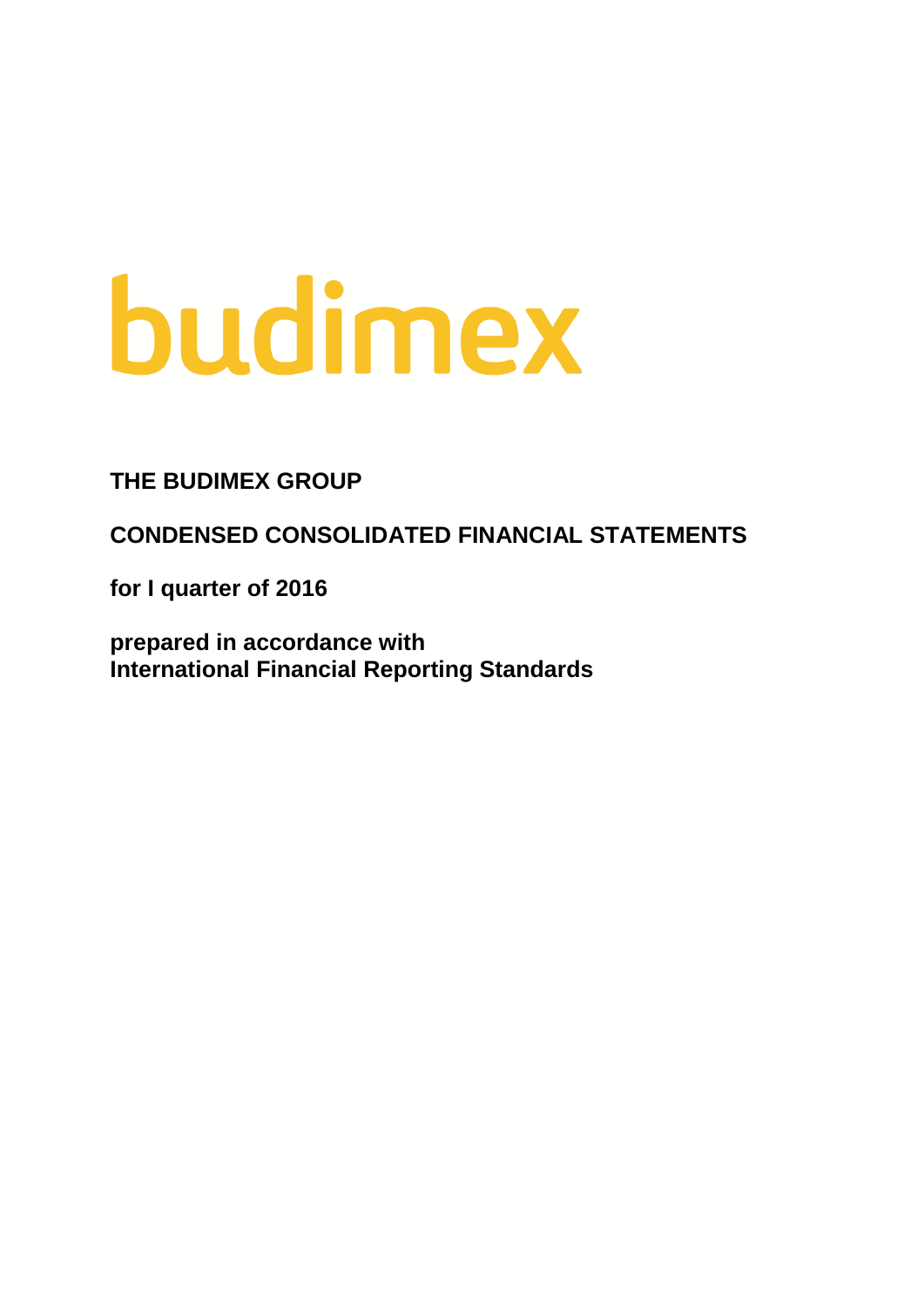# budimex

*(all amounts are expressed in PLN thousand)*

#### **Table of contents**

| 1.   |                                                                                                           |  |
|------|-----------------------------------------------------------------------------------------------------------|--|
| 1.1. |                                                                                                           |  |
| 1.2. |                                                                                                           |  |
| 1.3. | Description of the changes in the composition of the Group together with the indication of their          |  |
|      |                                                                                                           |  |
| 2.   |                                                                                                           |  |
| 3.   |                                                                                                           |  |
| 3.1. | Accounting policies and basis of preparing the consolidated financial statements of the Budimex           |  |
|      |                                                                                                           |  |
| 3.2. | Changes in accounting principles and the method of preparation of financial statements 12                 |  |
| 3.3. |                                                                                                           |  |
| 3.4. |                                                                                                           |  |
| 4.   | Descriptions of factors and events which had a material effect on the financial result of the Budimex     |  |
|      |                                                                                                           |  |
| 5.   |                                                                                                           |  |
| 6.   |                                                                                                           |  |
| 7.   | Factors which will affect results achieved by the Group in a period covering at least the next quarter 17 |  |
| 8.   | The main events in the first quarter of 2016 and significant events after 31 March 2016  18               |  |
| 9.   |                                                                                                           |  |
| 10.  | The Management Board's position on the feasibility of results stated in the financial forecasts           |  |
|      | published earlier for the year in view of the financial results presented in the quarterly report in      |  |
|      |                                                                                                           |  |
| 11.  | Statement of ownership of shares of Budimex SA or rights to such shares (options) held by the             |  |
|      | managing or supervisory persons of Budimex SA as at the date of publication of this report together       |  |
|      |                                                                                                           |  |
| 12.  | Proceedings pending as at 31 March 2016 before court, competent arbitration body or any public            |  |
|      |                                                                                                           |  |
| 13.  |                                                                                                           |  |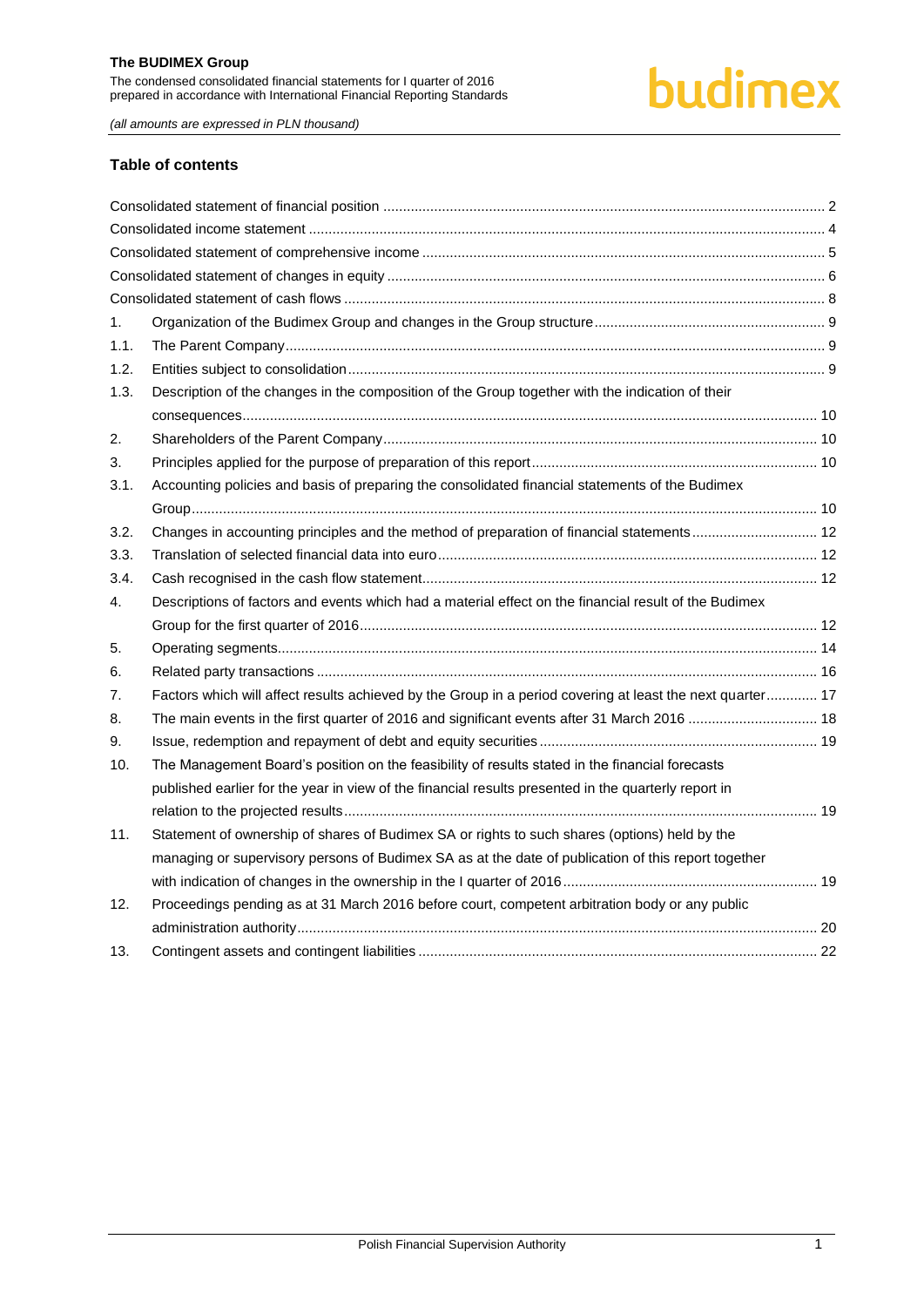*(all amounts are expressed in PLN thousand)*

# <span id="page-2-0"></span>**Consolidated statement of financial position**

| <b>ASSETS</b>                                                          | 31 March 2016 | 31 December 2015 |
|------------------------------------------------------------------------|---------------|------------------|
| Non-currents (long-term) assets                                        |               |                  |
| Property, plant and equipment                                          | 83 254        | 83 248           |
| Investment properties                                                  | 63 301        | 63 410           |
| Intangible assets                                                      | 4 506         | 4 0 0 0          |
| Goodwill of subordinated entities                                      | 73 237        | 73 237           |
| Investments in equity accounted entities                               | 44 556        | 45 762           |
| Available-for-sale financial assets                                    | 9 3 9 6       | 9 2 4 7          |
| Retentions for construction contracts                                  | 19694         | 20 388           |
| Trade and other receivables                                            | 36 658        | 34 909           |
| Receivables from service concession agreement                          | 45 787        | 45 688           |
| Other financial assets                                                 | 7 202         | 396              |
| Deferred tax assets                                                    | 440 703       | 440 922          |
| Total non-current (long-term) assets                                   | 828 294       | 821 207          |
| <b>Current (short-term) assets</b>                                     |               |                  |
| Inventories                                                            | 915 551       | 867 581          |
| Trade and other receivables                                            | 509 687       | 420 558          |
| Retentions for construction contracts                                  | 23811         | 16 276           |
| Amounts due and receivable from customers under construction contracts | 210 993       | 171 763          |
| Current tax assets                                                     | 8958          | 421              |
| Other financial assets                                                 | 2 3 1 2       | 2 4 3 2          |
| Cash and cash equivalents                                              | 2 138 157     | 2 413 126        |
| Total current (short-term) assets                                      | 3809469       | 3892157          |
| <b>TOTAL ASSETS</b>                                                    | 4 637 763     | 4 713 364        |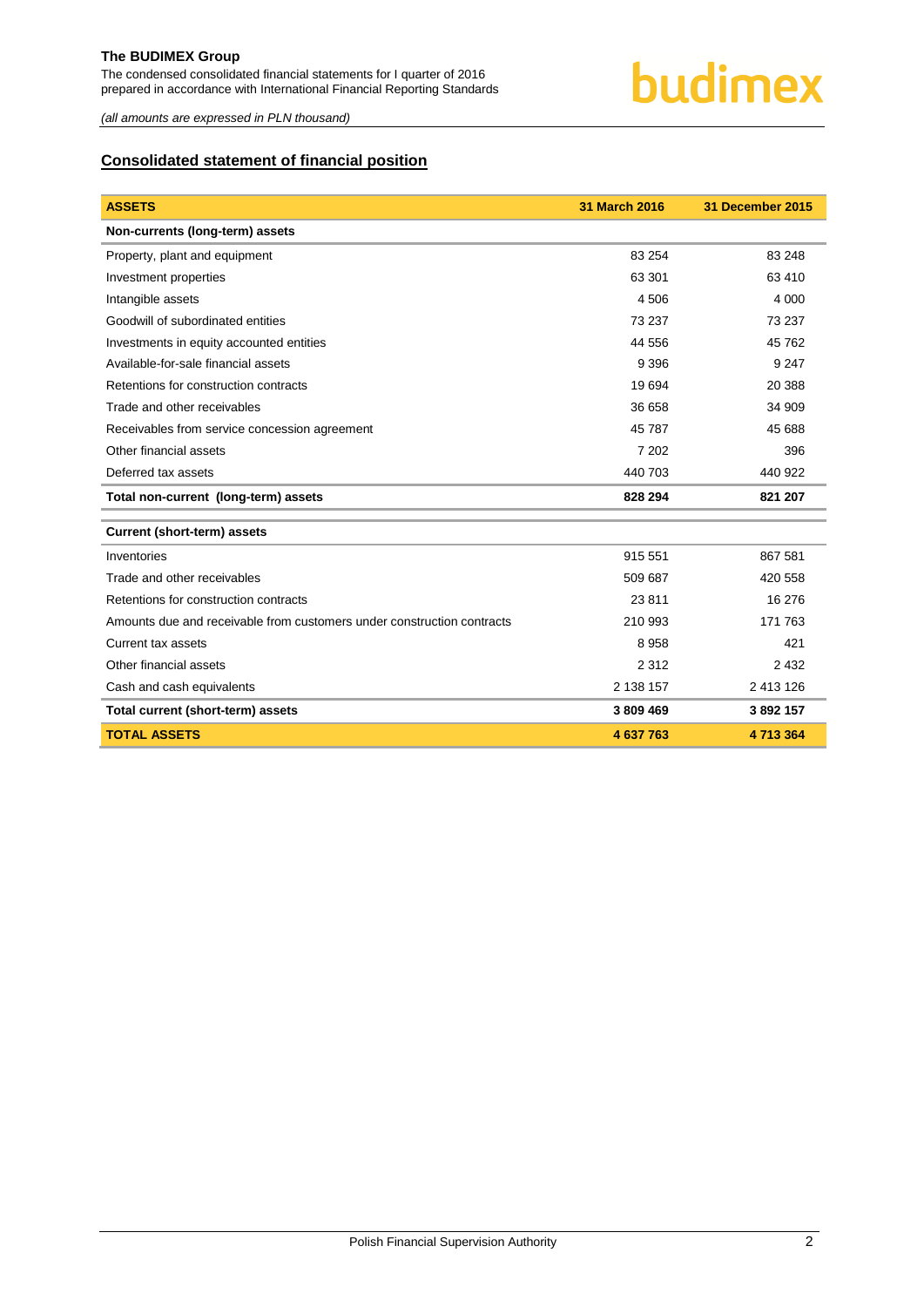The condensed consolidated financial statements for I quarter of 2016 prepared in accordance with International Financial Reporting Standards

# budimex

*(all amounts are expressed in PLN thousand)*

# **Consolidated statement of financial position (cont.)**

| <b>EQUITY AND LIABILITIES</b>                                             | 31 March 2016 | <b>31 December 2015</b> |
|---------------------------------------------------------------------------|---------------|-------------------------|
| <b>Equity</b>                                                             |               |                         |
| <b>Issued capital</b>                                                     | 145 848       | 145 848                 |
| Share premium                                                             | 87 163        | 87 163                  |
| Other reserves                                                            | 4 6 23        | 4 8 0 1                 |
| Foreign exchange differences on translation of foreign operations         | 5 3 4 5       | 5425                    |
| Retained earnings                                                         | 407 511       | 355 969                 |
| Total shareholders' equity attributable to the shareholders of the Parent | 650 490       | 599 206                 |
| Equity attributable to non-controlling interests                          | 4 2 9 3       | 3918                    |
| <b>Total equity</b>                                                       | 654 783       | 603 124                 |
| <b>Liabilities</b>                                                        |               |                         |
| Non-current (long-term) liabilities                                       |               |                         |
| Loans, borrowings and other external sources of finance                   | 46 275        | 44 5 63                 |
| Retentions for construction contracts                                     | 213 269       | 207 239                 |
| Provision for long-term liabilities and other charges                     | 184 514       | 181 691                 |
| Retirement benefits and similar obligations                               | 7657          | 7657                    |
| Other financial liabilities                                               | 3 2 2 9       | 3076                    |
| Total non-current (long-term) liabilities                                 | 454 944       | 444 226                 |
| <b>Current (short-term) liabilities</b>                                   |               |                         |
| Loans, borrowings and other external sources of finance                   | 18 550        | 19778                   |
| Trade and other payables                                                  | 1 138 821     | 1 135 894               |
| Retentions for construction contracts                                     | 144 545       | 168 033                 |
| Amounts due and payable to customers under construction contracts         | 1 167 264     | 1 239 940               |
| Deferred income                                                           | 922 645       | 896 448                 |
| Provision for short-term liabilities and other charges                    | 130 851       | 135 565                 |
| Current tax liability                                                     | 2653          | 67 568                  |
| Retirement benefits and similar obligations                               | 1 3 5 0       | 1 3 5 0                 |
| Other financial liabilities                                               | 1 3 5 7       | 1 4 3 8                 |
| Total current (short-term) liabilities                                    | 3528036       | 3 666 014               |
| <b>Total liabilities</b>                                                  | 3982980       | 4 110 240               |
| <b>TOTAL EQUITY AND LIABILITIES</b>                                       | 4 637 763     | 4713364                 |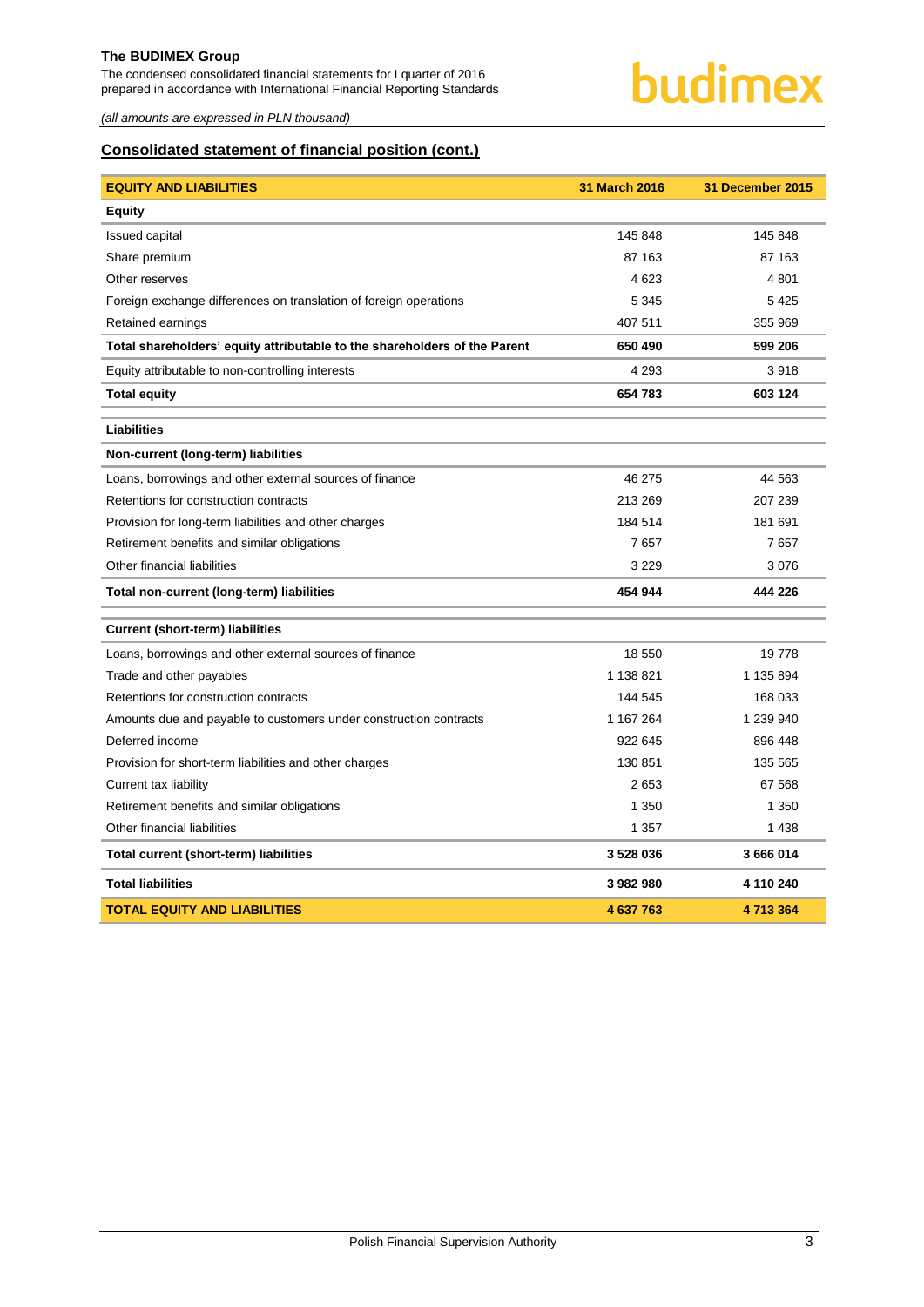The condensed consolidated financial statements for I quarter of 2016 prepared in accordance with International Financial Reporting Standards



*(all amounts are expressed in PLN thousand)*

# <span id="page-4-0"></span>**Consolidated income statement**

|                                                                                                 | 3-month period ended 31 March |           |
|-------------------------------------------------------------------------------------------------|-------------------------------|-----------|
|                                                                                                 | 2016                          | 2015      |
| <b>Continuing operations</b>                                                                    |                               |           |
| Net sales of finished goods, goods for resale, raw materials and services                       | 987 654                       | 846 416   |
| Cost of finished goods, goods for resale, raw materials and services sold                       | (872665)                      | (765 610) |
| Gross profit on sales                                                                           | 114 989                       | 80 806    |
| Selling expenses                                                                                | (7018)                        | (7078)    |
| Administrative expenses                                                                         | (49702)                       | (45756)   |
| Other operating income                                                                          | 21 571                        | 23 4 4 6  |
| Other operating expenses                                                                        | (16945)                       | (4744)    |
| <b>Operating profit</b>                                                                         | 62 895                        | 46 674    |
| Finance income                                                                                  | 14 4 53                       | 11 476    |
| Finance costs                                                                                   | (10001)                       | (8192)    |
| Share in net (losses) of equity accounted subordinates                                          | (1206)                        | (2125)    |
| <b>Gross profit</b>                                                                             | 66 141                        | 47833     |
| Income tax                                                                                      | (14 224)                      | (10150)   |
| Net profit from continuing operations                                                           | 51 917                        | 37 683    |
| Net profit for the period                                                                       | 51 917                        | 37 683    |
| of which:                                                                                       |                               |           |
| Attributable to the shareholders of the Parent                                                  | 51 542                        | 37 339    |
| Attributable to non-controlling interests                                                       | 375                           | 344       |
|                                                                                                 |                               |           |
| Basic and diluted earnings per share attributable<br>to the shareholders of the Parent (in PLN) | 2.02                          | 1.46      |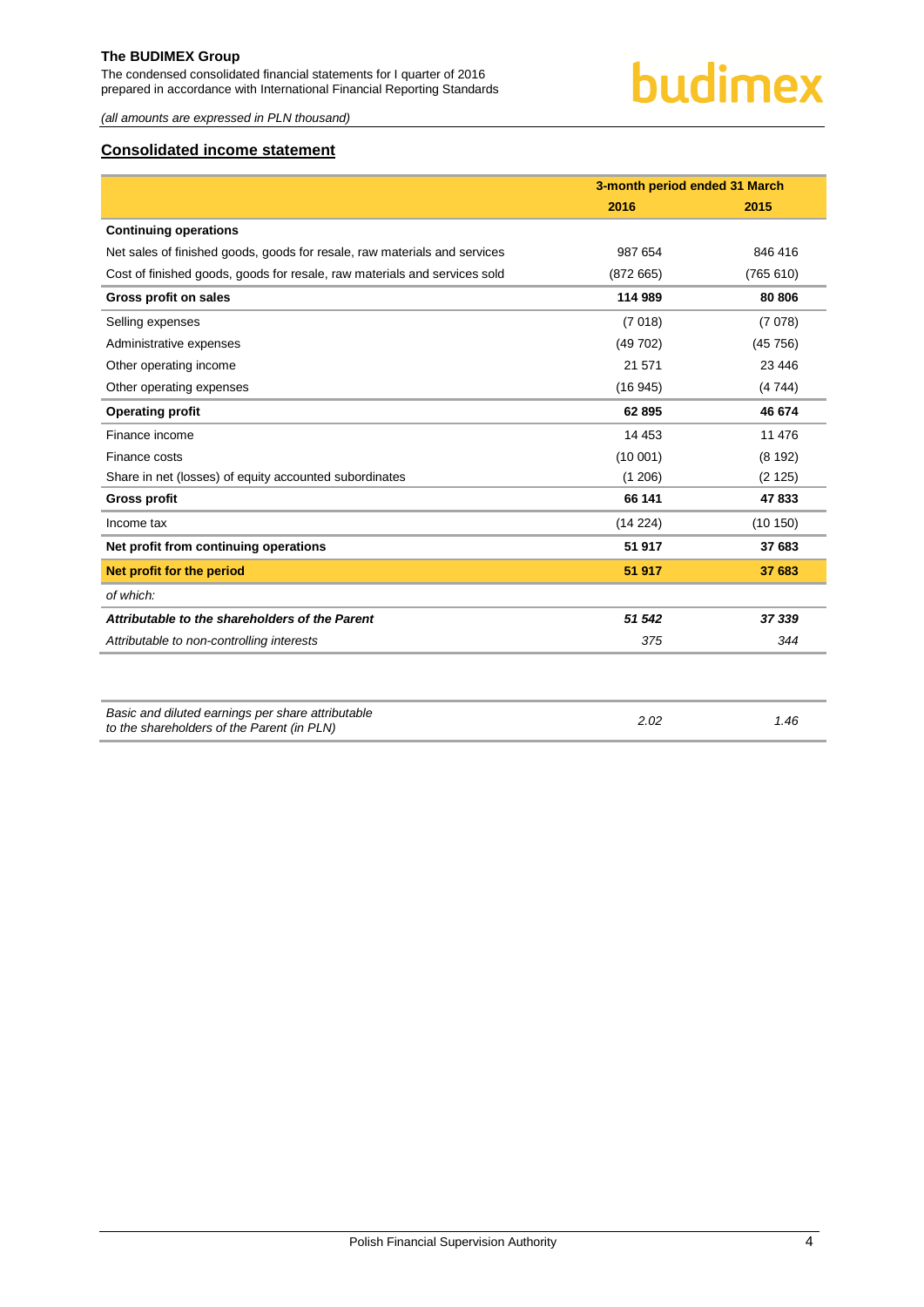The condensed consolidated financial statements for I quarter of 2016 prepared in accordance with International Financial Reporting Standards

*(all amounts are expressed in PLN thousand)*

# <span id="page-5-0"></span>**Consolidated statement of comprehensive income**

|                                                                                     | 3-month period ended 31 March |        |  |
|-------------------------------------------------------------------------------------|-------------------------------|--------|--|
|                                                                                     | 2016                          | 2015   |  |
| Net profit for the period                                                           | 51 917                        | 37 683 |  |
| Other comprehensive income which:                                                   |                               |        |  |
| Items to be reclassified to profit or loss upon satisfaction of certain conditions: |                               |        |  |
| Foreign exchange differences on translation of foreign operations                   | (80)                          | (284)  |  |
| Other comprehensive income                                                          | (80)                          | (284)  |  |
| Total comprehensive income for the period                                           | 51 837                        | 37 399 |  |
| Of which:                                                                           |                               |        |  |
| Attributable to the shareholders of the Parent                                      | 51 462                        | 37055  |  |
| Attributable to non-controlling interests                                           | 375                           | 344    |  |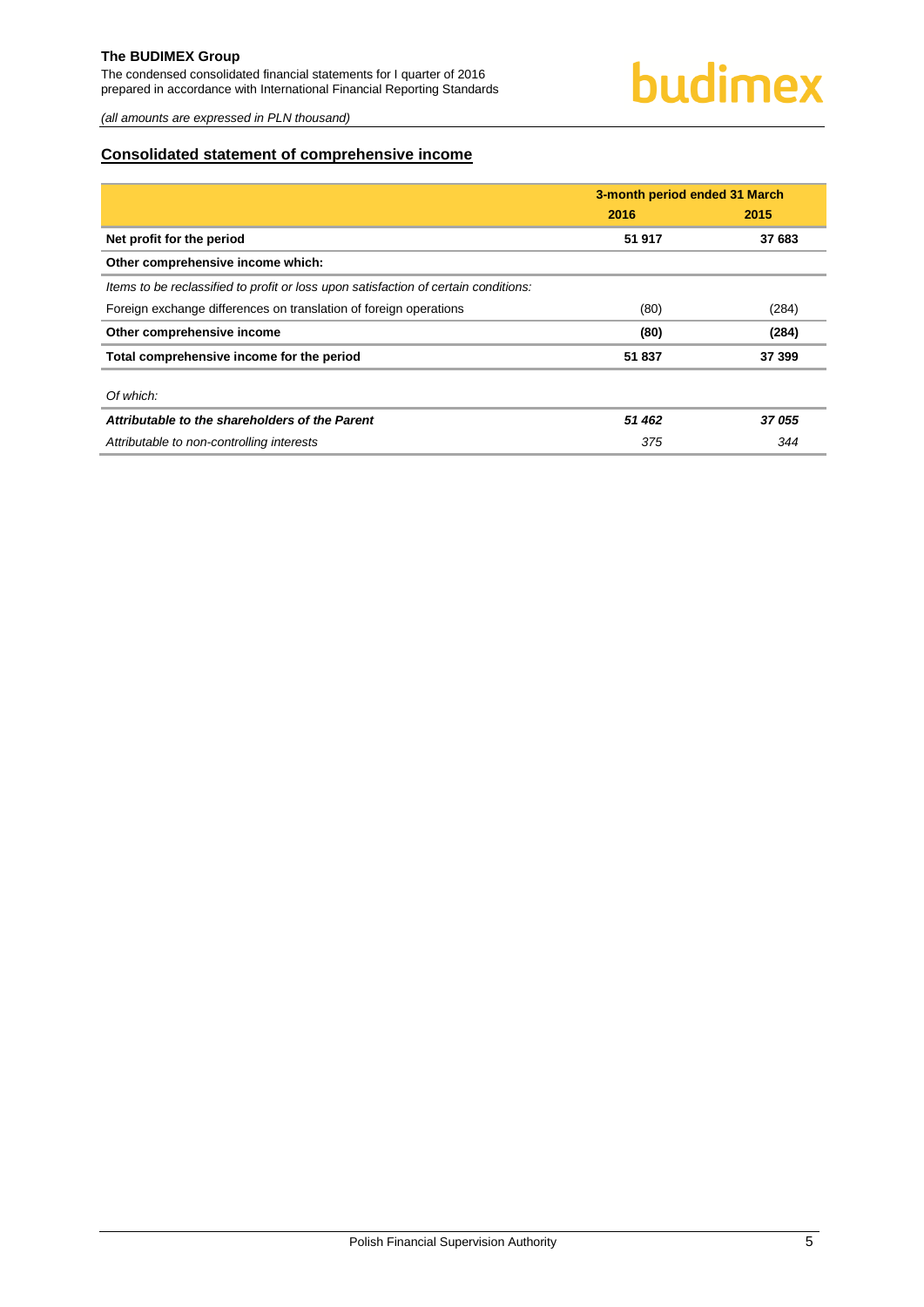# **Consolidated statement of changes in equity**

<span id="page-6-0"></span>

| Equity attributable to the shareholders of the Parent |                       |                         |                                |                                    |                                                                       |          |                 | Non-<br>controlling<br><i>interests</i> | <b>Total</b><br>equity |  |
|-------------------------------------------------------|-----------------------|-------------------------|--------------------------------|------------------------------------|-----------------------------------------------------------------------|----------|-----------------|-----------------------------------------|------------------------|--|
|                                                       |                       |                         |                                |                                    | <b>Other reserves</b>                                                 | Foreign  | <b>Retained</b> |                                         |                        |  |
|                                                       | <b>Issued capital</b> | <b>Share</b><br>premium | <b>Share-based</b><br>payments | <b>Actuarial</b><br>gains/(losses) | exchange<br>differences on<br>translation of<br>foreign<br>operations | earnings | <b>Total</b>    |                                         |                        |  |
| Balance as at 1 January 2016                          | 145 848               | 87 163                  | 7 3 4 9                        | (2548)                             | 5425                                                                  | 355 969  | 599 206         | 3918                                    | 603 124                |  |
| Profit for the period                                 | $\,$ $\,$             | $\blacksquare$          | $\overline{\phantom{a}}$       | $\blacksquare$                     | $\blacksquare$                                                        | 51 542   | 51 542          | 375                                     | 51 917                 |  |
| Other comprehensive income                            | $\sim$                | $\sim$                  | $\overline{\phantom{a}}$       | $\sim$                             | (80)                                                                  |          | (80)            | $\sim$                                  | (80)                   |  |
| Total comprehensive income for<br>the period          | $\blacksquare$        | $\blacksquare$          | $\blacksquare$                 | $\blacksquare$                     | (80)                                                                  | 51 542   | 51 462          | 375                                     | 51 837                 |  |
| Share-based payments                                  | $\,$ $\,$             | $\blacksquare$          | (178)                          | $\blacksquare$                     | $\blacksquare$                                                        | $\sim$   | (178)           | ۰                                       | (178)                  |  |
| Balance as at 31 March 2016                           | 145 848               | 87 163                  | 7 1 7 1                        | (2548)                             | 5 3 4 5                                                               | 407 511  | 650 490         | 4 2 9 3                                 | 654 783                |  |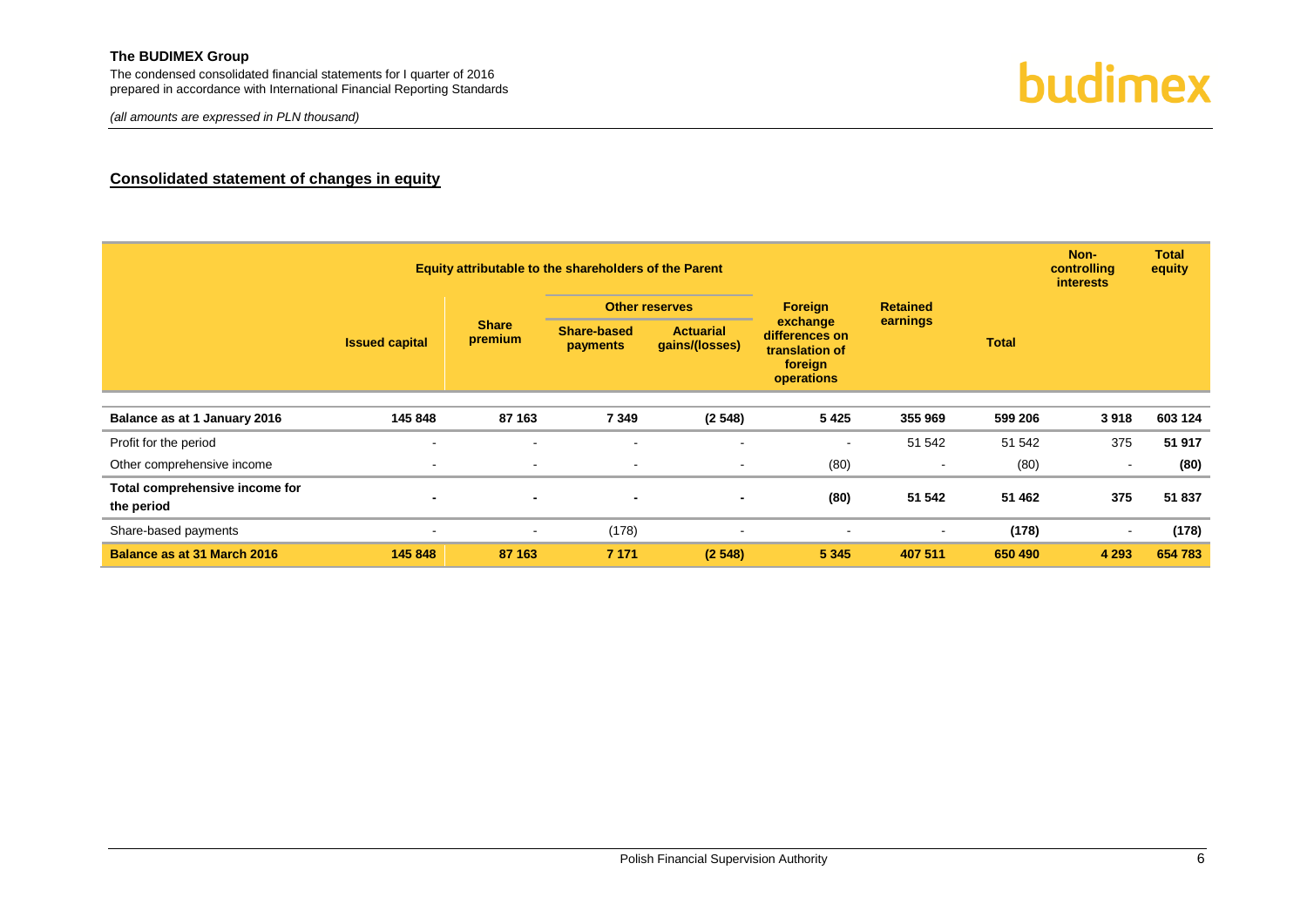The condensed consolidated financial statements for I quarter of 2016 prepared in accordance with International Financial Reporting Standards

*(all amounts are expressed in PLN thousand)*



#### **Consolidated statement of changes in equity (cont.)**

|                                                     | Equity attributable to the shareholders of the Parent Company |                         |                                |                                    |                                                                       |                   |                  | Non-<br>controlling<br><b>interests</b> | <b>Total</b><br>equity |
|-----------------------------------------------------|---------------------------------------------------------------|-------------------------|--------------------------------|------------------------------------|-----------------------------------------------------------------------|-------------------|------------------|-----------------------------------------|------------------------|
|                                                     |                                                               |                         |                                | <b>Other reserves</b>              | <b>Foreign</b>                                                        | <b>Retained</b>   |                  |                                         |                        |
|                                                     | <b>Issued capital</b>                                         | <b>Share</b><br>premium | <b>Share-based</b><br>payments | <b>Actuarial</b><br>gains/(losses) | exchange<br>differences on<br>translation of<br>foreign<br>operations | earnings          | <b>Total</b>     |                                         |                        |
| Balance as at 1 January 2015                        | 145 848                                                       | 87 163                  | 6712                           | (1896)                             | 5 3 2 6                                                               | 276 112           | 519 265          | 3 2 4 4                                 | 522 509                |
| Profit for the period                               |                                                               | $\blacksquare$          | $\overline{\phantom{a}}$       |                                    | $\overline{\phantom{a}}$                                              | 37 339            | 37 339           | 344                                     | 37 683                 |
| Other comprehensive income                          |                                                               |                         | $\overline{\phantom{a}}$       |                                    | (284)                                                                 |                   | (284)            |                                         | (284)                  |
| Total comprehensive income for<br>the period        |                                                               |                         | $\qquad \qquad \blacksquare$   |                                    | (284)                                                                 | 37 339            | 37 055           | 344                                     | 37 399                 |
| Share-based payments                                |                                                               |                         | 244                            |                                    | $\blacksquare$                                                        | $\sim$            | 244              | $\overline{\phantom{a}}$                | 244                    |
| Balance as at 31 March 2015                         | 145 848                                                       | 87 163                  | 6956                           | (1896)                             | 5 0 4 2                                                               | 313 451           | 556 564          | 3588                                    | 560 152                |
| Profit for the period<br>Other comprehensive income |                                                               | $\blacksquare$          | $\blacksquare$                 | (652)                              | $\blacksquare$<br>383                                                 | 198 507<br>$\sim$ | 198 507<br>(269) | 330<br>$\overline{\phantom{a}}$         | 198 837<br>(269)       |
| Total comprehensive income for<br>the period        |                                                               |                         |                                | (652)                              | 383                                                                   | 198 507           | 198 238          | 330                                     | 198 568                |
| <b>Dividends</b>                                    | $\overline{\phantom{a}}$                                      | $\blacksquare$          | $\overline{\phantom{a}}$       | $\overline{\phantom{a}}$           | $\sim$                                                                | (155989)          | (155989)         | $\overline{a}$                          | (155989)               |
| Share-based payments                                |                                                               |                         | 393                            |                                    | $\blacksquare$                                                        |                   | 393              |                                         | 393                    |
| <b>Balance as at 31 December 2015</b>               | 145 848                                                       | 87 163                  | 7 3 4 9                        | (2548)                             | 5 4 2 5                                                               | 355 969           | 599 206          | 3918                                    | 603 124                |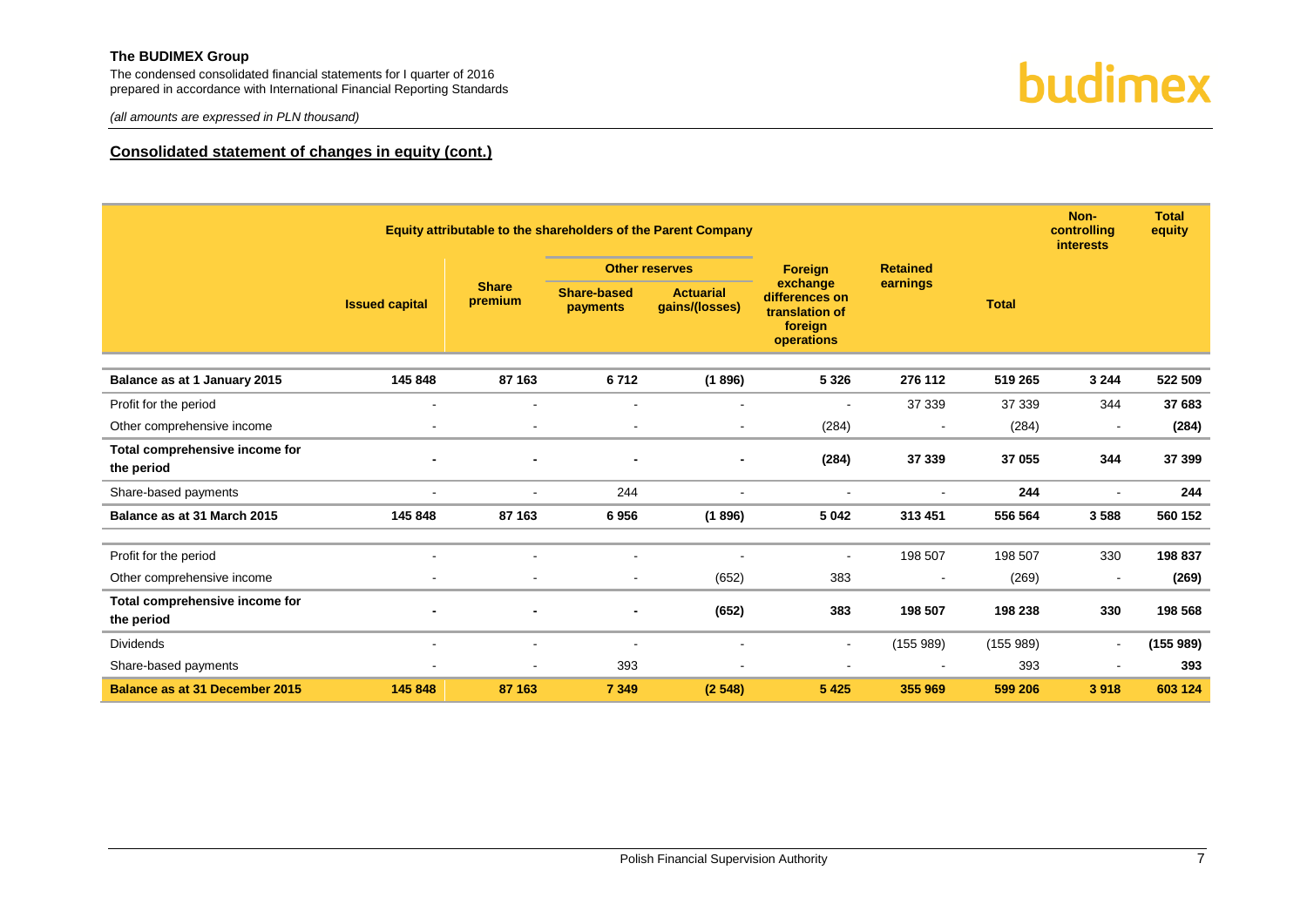*(all amounts are expressed in PLN thousand)*

### <span id="page-8-0"></span>**Consolidated statement of cash flows**

|                                                                                                        | 3-month period ended 31 March |           |  |
|--------------------------------------------------------------------------------------------------------|-------------------------------|-----------|--|
|                                                                                                        | 2016                          | 2015      |  |
| <b>CASH FLOW FROM OPRATING ACTIVITIES</b>                                                              |                               |           |  |
| Net profit before tax                                                                                  | 66 141                        | 47833     |  |
| <b>Adjustments for:</b>                                                                                |                               |           |  |
| Depreciation/ amortization                                                                             | 6 1 2 2                       | 5 5 9 8   |  |
| Share in net losses of equity accounted companies                                                      | 1 206                         | 2 1 2 5   |  |
| Foreign exchange (gains)/ losses                                                                       | 217                           | (228)     |  |
| Interest and shares in profits (dividends)                                                             | 394                           | 289       |  |
| (Profit)/ loss on investing activities                                                                 | (83)                          | (13079)   |  |
| Change in valuation of derivative financial instruments                                                | (1352)                        | (7540)    |  |
| Change in provisions and liabilities arising from retirement benefits and similar<br>obligations       | (1891)                        | 5 5 2 2   |  |
| Other adjustments                                                                                      | (210)                         | 298       |  |
| Operating profit/ (loss) before changes in working capital                                             | 70 544                        | 40818     |  |
| Change in receivables and retentions for construction contracts                                        | (97 770)                      | 45 607    |  |
| Change in inventories                                                                                  | (47 970)                      | (91585)   |  |
| Change in retentions for construction contracts and in liabilities, except for loans<br>and borrowings | (13192)                       | 9405      |  |
| Change in deferred income                                                                              | 26 197                        | 187 495   |  |
| Change in amounts due and receivable under construction contracts                                      | (111906)                      | (113.912) |  |
| Change in cash and cash equivalents of restricted use                                                  | 88 826                        | (73 722)  |  |
| Cash flow used /from operating activities                                                              | (85271)                       | 4 106     |  |
| Income tax paid                                                                                        | (87684)                       | (35 773)  |  |
| <b>NET CASH USED IN OPERATING ACTIVITIES</b>                                                           | (172955)                      | (31667)   |  |
| <b>CASH FLOW FROM INVESTING ACTIVITIES</b>                                                             |                               |           |  |
| Proceeds from sale of intangible assets and property, plant and equipment                              | 250                           | 10        |  |
| Proceeds from sale of non-current assets held for sale                                                 |                               | 14 000    |  |
| Purchase of intangible assets and property, plant and equipment                                        | (3872)                        | (2871)    |  |
| Share capital increase in non-consolidated subsidiaries                                                | (150)                         |           |  |
| Loans granted                                                                                          | (6860)                        | (13 297)  |  |
| Interest received                                                                                      | 1612                          | 308       |  |
| <b>NET CASH USED IN INVESTING ACTIVITIES</b>                                                           | (9 020)                       | (1850)    |  |
| <b>CASH FLOW FROM FINANCING ACTIVITIES</b>                                                             |                               |           |  |
| Repayment of loans and borrowings                                                                      | (225)                         |           |  |
| Repayment of finance lease liabilities                                                                 | (3 140)                       | (3030)    |  |
| Interest paid                                                                                          | (439)                         | (574)     |  |
| Other finance expenditure                                                                              | (161)                         | (135)     |  |
| <b>NET CASH USED IN FINANCING ACTIVITIES</b>                                                           | (3965)                        | (3739)    |  |
| <b>NET CHANGE IN CASH AND CASH EQUIVALENTS</b>                                                         | (185940)                      | (37 256)  |  |
| Foreign exchange differences, net                                                                      | (203)                         | (125)     |  |
| <b>CASH AND CASH EQUIVALENTS - OPENING BALANCE (note 3.4)</b>                                          | 2 184 077                     | 1726 690  |  |
| <b>CASH AND CASH EQUIVALENTS - CLOSING BALANCE (note 3.4)</b>                                          | 1997934                       | 1689309   |  |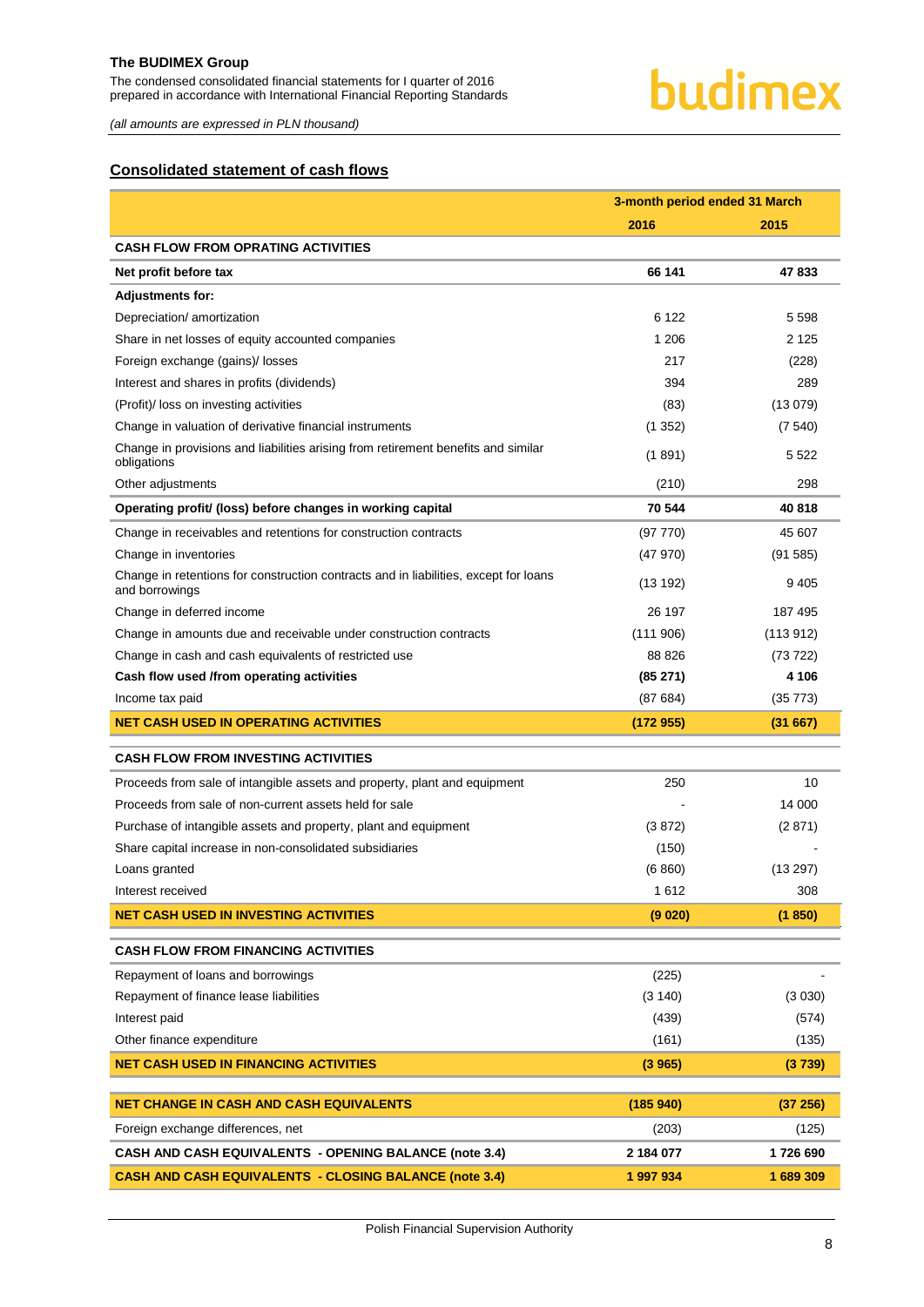#### <span id="page-9-1"></span><span id="page-9-0"></span>**1. Organization of the Budimex Group and changes in the Group structure**

#### **1.1. The Parent Company**

The parent company of the Budimex Group is Budimex SA (the "Parent Company"), which main area of business is building, rendering of management and advisory services for the Budimex Group companies.

The main areas of the business activities of the Group are widely understood construction-assembly services realized in the system of general execution at home and abroad, developer activities, property management, and limited scope trading, production, transport and other business. Budimex SA serves in the Group as an advisory, management and financial centre. Realization of these three functions is to facilitate:

- efficient flow of information within Group structures,
- strengthening the efficiency of cash and financial management of individual Group companies,
- strengthening market position of the entire Group.

#### **1.2. Entities subject to consolidation**

<span id="page-9-2"></span>As at 31 March 2016, 31 December 2015 and 31 March 2015 the following subsidiaries were subject to consolidation:

|                                                                 | <b>Registered</b> |                          | % in the share capital<br>as at       |         |  |  |
|-----------------------------------------------------------------|-------------------|--------------------------|---------------------------------------|---------|--|--|
| <b>Company name</b>                                             | office            | 2016                     | 31 March 31 December 31 March<br>2015 | 2015    |  |  |
| Mostostal Kraków SA                                             | Cracow / Poland   | 100.00%                  | 100.00%                               | 100.00% |  |  |
| Budimex Bau GmbH                                                | Cologne/ Germany  | 100.00%                  | 100.00%                               | 100.00% |  |  |
| Budimex Nieruchomości Sp. z o.o.                                | Warsaw / Poland   | 100.00%                  | 100.00%                               | 100.00% |  |  |
| Budimex Budownictwo Sp. z o.o.                                  | Warsaw / Poland   | 100.00%                  | 100.00%                               | 100.00% |  |  |
| Budimex B Sp. z o.o. (in liquidation)                           | Warsaw / Poland   | $\overline{\phantom{a}}$ |                                       | 100.00% |  |  |
| SPV-BN 1 Sp. z o.o.                                             | Warsaw / Poland   | 100.00%                  | 100.00%                               | 100.00% |  |  |
| Poznańskie Przedsiębiorstwo Inwestycyjne Sp. z o.o.             | Warsaw / Poland   | 100.00%                  | 100.00%                               | 100.00% |  |  |
| Budimex Kolejnictwo SA                                          | Warsaw / Poland   | 100.00%                  | 100.00%                               | 100.00% |  |  |
| Budimex Parking Wrocław Sp. z o.o.                              | Warsaw / Poland   | 100.00%                  | 100.00%                               | 100.00% |  |  |
| Elektromontaż Poznań SA Group                                   | Poznań / Poland   | 92.31%                   | 92.31%                                | 92.31%  |  |  |
| Przedsiębiorstwo Budownictwa Mieszkaniowego Nadolnik Sp. z o.o. | Warsaw / Poland   |                          |                                       | 100.00% |  |  |

Stand-alone data of Budimex SA and other Group companies, which are partners in consortiums (treated as joint operations according to IFRS 11), includes their share in assets, liabilities, revenue and expenses of the following joint operations:

| <b>Joint operation</b>                         | share   |
|------------------------------------------------|---------|
| Budimex SA Budimex Budownictwo Sp. z o.o. s.c. | 100.00% |
| Budimex SA Energetyka 1 Sp.j.                  | 100.00% |
| Budimex SA Ferrovial Agroman SA s.c.           | 99.98%  |
| Budimex SA Sygnity SA Sp. j.                   | 67.00%  |
| Budimex SA Cadagua SA 3 s.c.                   | 60.00%  |
| Budimex SA Ferrovial Agroman SA Sp. j.         | 50.00%  |
| Budimex SA Cadagua SA s.c.                     | 50.00%  |
| Budimex SA Cadagua SA 2 s.c.                   | 50.00%  |
| Budimex SA Tecnicas Reunidas SA Turów s.c.     | 50.00%  |
| Budimex SA Energetyka 2 Sp.j.                  | 50.00%  |
| Budimex SA Energetyka 3 Sp.j.                  | 50.00%  |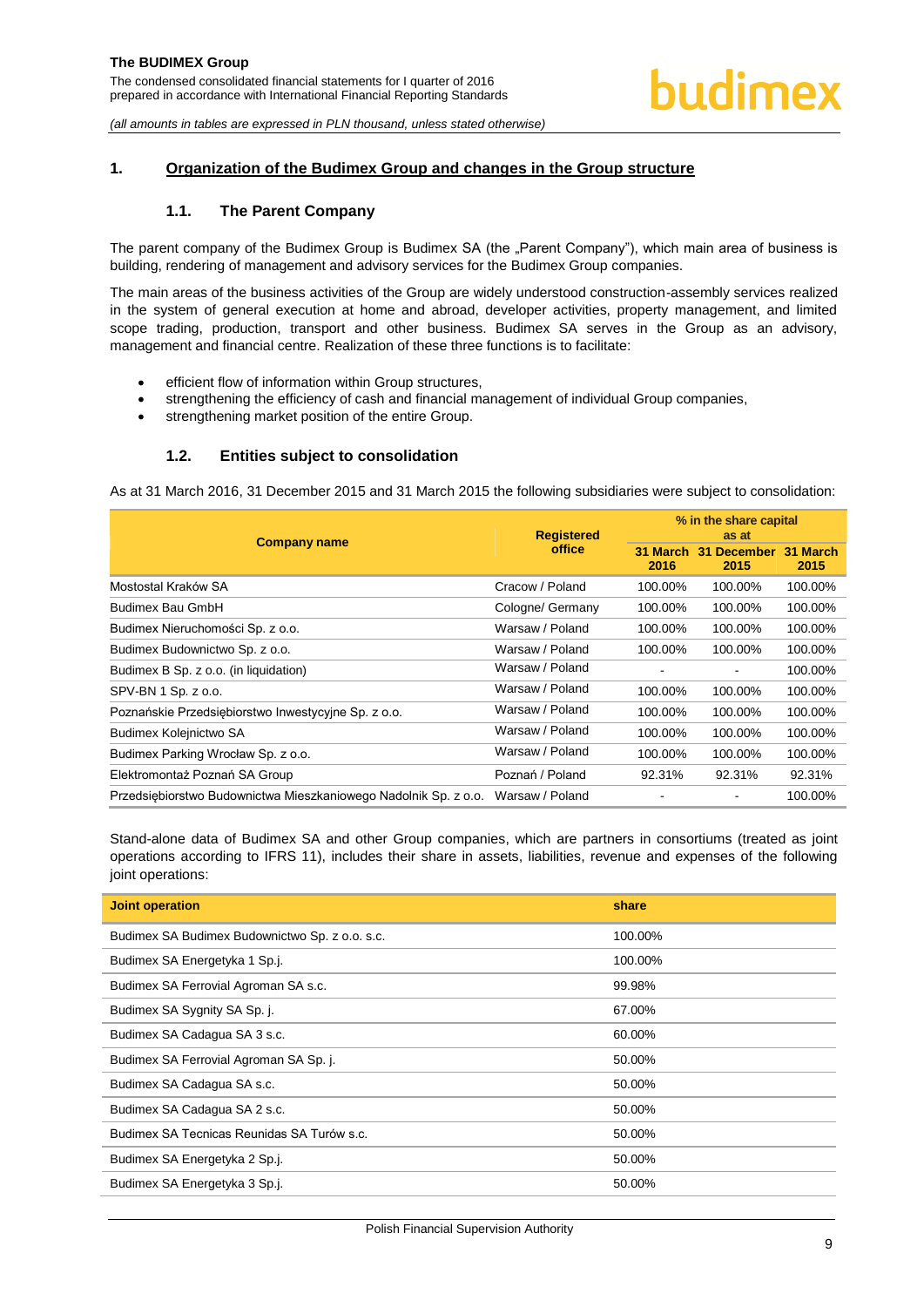# uıdimex

*(all amounts in tables are expressed in PLN thousand, unless stated otherwise)*

| Joint operation                                             | share  |
|-------------------------------------------------------------|--------|
| Budimex SA Ferrovial Agroman (UK) Limited – Metro II Sp.j.* | 40.00% |

<span id="page-10-0"></span>\*The company was dissolved without liquidation and deleted from the National Court Register on 13 April 2016 due to lack of planned economic activity.

# **1.3. Description of the changes in the composition of the Group together with the indication of their consequences**

In the 3-month period ended 31 March 2016 two new companies were created: Budimex SA Cadagua SA 3 s.c. and Budimex Inwestycje Grunwald SA. The financial data of the newly formed civil law partnership was included in the standalone data of Budimex SA. Budimex Inwestycje Grunwald SA was not included in the consolidation due to its immateriality.

In the period covered by this report, no significant activities were discontinued and nor were there plans to discontinue any significant activities in the future.

#### <span id="page-10-1"></span>**2. Shareholders of the Parent Company**

According to the information held by Budimex SA, the shareholding structure of Budimex SA as at 27 April 2016 was as follows:

| <b>Shareholder</b>                                                                       | Type of<br>shares | <b>Number of</b><br>shares | % of the share<br>capital | <b>Number of</b><br><b>votes</b> | % of voting<br>rights at the<br><b>AGM</b> |
|------------------------------------------------------------------------------------------|-------------------|----------------------------|---------------------------|----------------------------------|--------------------------------------------|
| Valivala Holdings B.V. Amsterdam (Holandia) -<br>Spółka z Grupy Ferrovial SA (Hiszpania) | ordinary          | 15 078 159                 | 59.06%                    | 15 078 159                       | 59.06%                                     |
| Aviva OFE Aviva BZ WBK                                                                   | ordinary          | 1 720 000                  | 6.74%                     | 1 720 000                        | 6.74%                                      |
| Other shareholders                                                                       | ordinary          | 8 731 939                  | 34.20%                    | 8 731 939                        | 34.20%                                     |
| <b>Total</b>                                                                             |                   | 25 530 098                 | 100.00%                   | 25 530 098                       | 100.00%                                    |

The above data present the shareholding structure as at the last annual general meeting of 26 April 2016. As at the annual general meeting of 28 April 2015, the shareholder Aviva OFE Aviva BZ WBK registered 1 280 000 shares, which accounted for 5.01% of the share capital and total voting rights at the AGM.

#### <span id="page-10-3"></span><span id="page-10-2"></span>**3. Principles applied for the purpose of preparation of this report**

# **3.1. Accounting policies and basis of preparing the consolidated financial statements of the Budimex Group**

These condensed financial statements were prepared in accordance with IAS 34 "Interim Financial Reporting" and appropriate accounting standards applicable for preparation of the interim consolidated financial statements adopted by the European Union issued and effective when preparing the interim consolidated financial statements applying the same principles for the current and comparable period. Details of accounting policies adopted by the Group were described in the consolidated financial statements of the Group for the year ended 31 December 2015, published on 14 March 2016.

The consolidated financial statements were prepared on the assumption that the Parent Company and all entities included in the Budimex Group will be going concerns in the foreseeable future. In the reporting period and as at the date of preparation of these financial statements no circumstances have been noted that would indicate a threat to ability to continue as a going concern.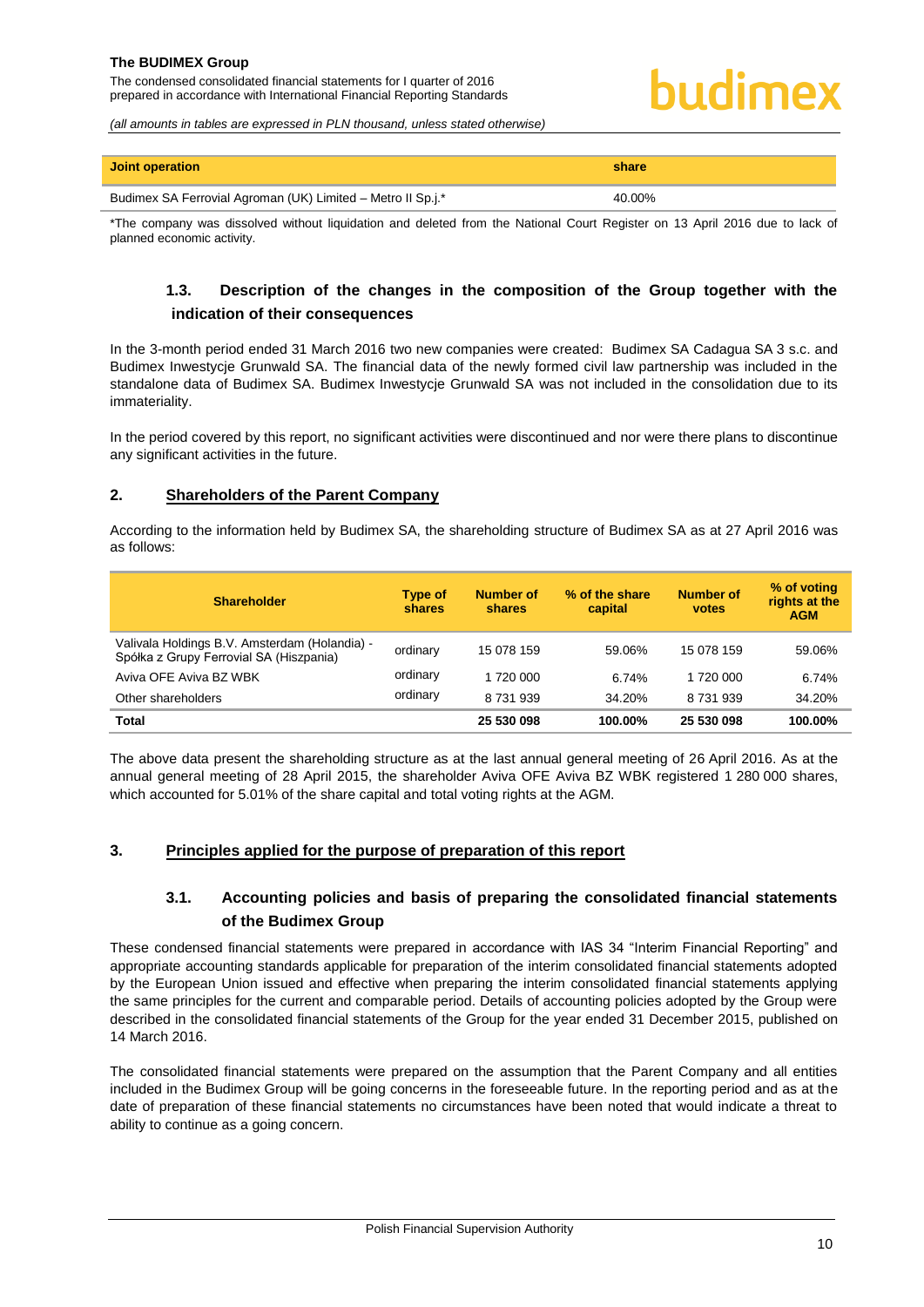#### *Amendments to standards effective in the current period*

The following amendments to the existing standards issued by the International Accounting Standards Board ("IASB") and adopted by the EU are effective for the current period:

- **Amendments to IFRS 11 "Joint Arrangements"** Accounting for Acquisitions of Interests in Joint Operations, endorsed in the EU on 24 November 2015 (effective for annual periods beginning on or after 1 January 2016),
- Amendments to IAS 1 ..Presentation of Financial Statements" Disclosure Initiative, endorsed in the EU on 18 December 2015 (effective for annual periods beginning on or after 1 January 2016),
- Amendments to IAS 16 "Property, plant and equipment" and IAS 41 "Agriculture" Bearer Plants, endorsed in the EU on 23 November 2015 (effective for annual periods beginning on or after 1 January 2016),
- Amendments to IAS 16 "Property, plant and equipment" and IAS 38 "Intangible Assets" Clarification of Acceptable Methods of Depreciation and Amortization, endorsed in the EU on 2 December 2015 (effective for annual periods beginning on or after 1 January 2016),
- Amendments to 19 .Employee Benefits" Defined Benefit Plans: Employee Contributions, endorsed in the EU on 17 December 2014 (effective for annual periods beginning on or after 1 February 2015),
- Amendments to 27 "Separate Financial Statements" Equity Method in Separate Financial Statements, endorsed in the EU on 18 December 2015 (effective for annual periods beginning on or after 1 January 2016),
- **Annual Improvements to IFRSs (Cycle 2010-2012)** improvements to IFRS 2, IFRS 3, IFRS 8, IFRS 13, IAS 16, IAS 24 and IAS 38, mainly with a view to removing inconsistencies and ensuring wording clarification; endorsed in the EU on 17 December 2014 (effective for annual periods beginning on or after 1 February 2015),
- **"Annual Improvements to IFRSs (Cycle 2012-2014)"** improvements to IFRS 5, IFRS 7, IAS 19 and IAS 34, mainly with a view to removing inconsistencies and ensuring wording clarification, endorsed in the EU on 15 December 2015 (effective for annual periods beginning on or after 1 January 2016).

The adoption of these amendments to the existing standards has not led to any changes in the Group's accounting policies.

#### *Standards and amendments to standards issued by IASB but not yet adopted by the EU*

At present, IFRS as adopted by the EU do not significantly differ from regulations adopted by the International Accounting Standards Board (IASB) except from the following standards and amendments to the existing standards, which were not endorsed for use as at 27 April 2016:

- **IFRS 9** "Financial Instruments" (effective for annual periods beginning on or after 1 January 2018),
- **IFRS 14 "Regulatory Deferral Accounts"** (the EU has decided to suspend the endorsement process),
- **IFRS 15 "Revenue from Contracts with Customers"** and **Amendments to IFRS 15** Effective date of IFRS 15 (effective for annual periods beginning on or after 1 January 2018),
- **IFRS 16** "Leases" (effective for annual periods beginning on or after 1 January 2019),
- Amendments to IFRS 10 .Consolidated Financial Statements" and IAS 28 .Investments in Associates **and Joint Ventures"** – Sale or Contribution of Assets Between an Investor and its Associate or Joint Venture (the EU has suspended the endorsement process for an indefinite period of time),
- **Amendments to IFRS 10 "Consolidated Financial Statements"**, **IFRS 12 "Disclosure of Interests in Other Entities"** and IAS 28 "Investments in Associates and Joint Ventures" – Investment Entities: Applying the Consolidation Exception (effective for annual periods beginning on or after 1 January 2016),
- Amendments to IAS 7 "Statement of Cash Flows" Disclosure Initiative (effective for annual periods beginning on or after 1 January 2017),
- Amendments to IAS 12 "Income Taxes" Recognition of Deferred Tax Assets for Unrealised Losses (effective for annual periods beginning on or after 1 January 2017),
- **Clarifications to IFRS 15 "Revenue from Contracts with Customers"** (effective for annual periods beginning on or after 1 January 2018).

The Group estimates that the application of IFRS 16 "Leases" may, to some extent, increase both its non-current assets and its financial liabilities. At the same time, positive impact on operating result and negative impact on the result from financing activities are expected. These changes are, however, to offset so that the implementation of IFRS 16 will not bear any material impact on Group's net result. The remaining standards and amendments or improvements would not have any material impact on the condensed consolidated financial statements, had these been used by the Group at the reporting date.

At the same time, hedge accounting regarding the portfolio of financial assets and liabilities, whose principles have not been adopted by the EU, is still unregulated. According to the Group's estimates, application of hedge accounting for the portfolio of financial assets or liabilities pursuant to IAS 39: "Financial Instruments: Recognition and Measurement", would not significantly impact the financial statements, if applied as at the reporting date.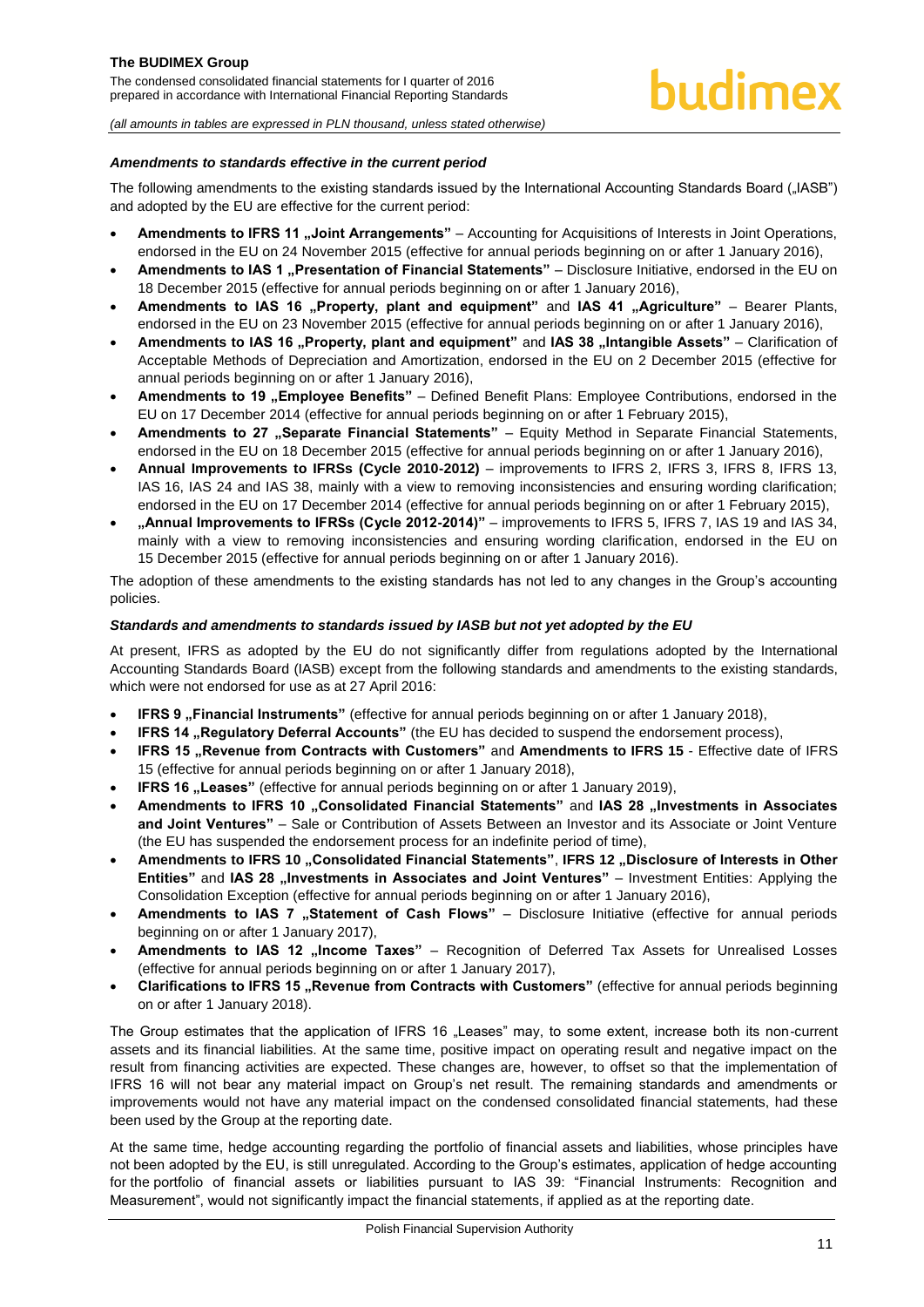#### **3.2. Changes in accounting principles and the method of preparation of financial statements**

<span id="page-12-0"></span>In the reporting period there were no changes in the accounting principles and the method of preparation of financial statements compared to those disclosed in the consolidated financial statements of the Budimex Group for the financial year 2015, published on 14 March 2016.

#### **3.3. Translation of selected financial data into euro**

<span id="page-12-1"></span>Selected financial data was translated into euro in accordance with the following rules:

- $\bullet$  individual asset, liability and equity items using the average exchange rate prevailing as at 31 March 2016 4.2684 PLN/EUR,
- individual profit and loss account and statement of cash flow items for the first quarter of 2016 using the exchange rate being an arithmetic average of average exchange rates established by the National Bank of Poland for the last day of each ended month for the period from 1 January 2016 to 31 March 2016 – 4.3559 PLN/EUR,
- individual asset, liability and equity items of comparative financial data for the year 2015 using the average exchange rate prevailing as at 31 December 2015 – 4.2615 PLN/EUR,
- individual profit and loss account and statement of cash flow items of comparative financial data for the first quarter of 2015 - using the exchange rate being an arithmetic average of average exchange rates established by the National Bank of Poland for the last day of each ended month for the period from 1 January 2015 to 31 March 2015 – 4.1489 PLN/EUR.

#### **3.4. Cash recognised in the cash flow statement**

<span id="page-12-2"></span>The Group recognizes cash of restricted use (including mainly cash of the consortia in the portion attributable to other consortium members, cash representing security for bank guarantees and funds kept in escrow by developer companies, provided their maturity does not exceed 3 months) in the statement of financial position under cash and cash equivalents. For the purpose of the statement of cash flow – the balance of cash at the beginning and at the end of the reporting period is reduced by cash of restricted use, and its change in the statement of financial position is recognized under cash flow from operating activities.

|                                                        | 31 March<br>2016 | 31 December<br>2015 | 31 March<br>2015 |
|--------------------------------------------------------|------------------|---------------------|------------------|
| Cash recognised in the statement of financial position | 2 138 157        | 2 413 126           | 1867993          |
| Cash and cash equivalents of restricted use            | (140223)         | (229049)            | (178684)         |
| Cash recognised in the statement of cash flow          | 1997934          | 2 184 077           | 689 309          |

# <span id="page-12-3"></span>**4. Descriptions of factors and events which had a material effect on the financial result of the Budimex Group for the first quarter of 2016**

Sale of construction-assembly services in Poland is characterized by seasonality mainly connected with atmosphere conditions and the highest revenues are usually achieved in the second and third quarter, while the lowest – in the first quarter.

In the 3-month period ended 31 March 2016, the Budimex Group earned sales revenue of PLN 987 654 thousand which means a 16.69% increase on the corresponding period of 2015.

In the first quarter of 2016 construction-assembly production in Poland expressed in current prices decreased by 13.9% (a decrease of 13.3% in fixed prices) compared to the corresponding period of the prior year, while sales of the construction segment of the Budimex Group on the home market were up 13.14% on the corresponding period.

Gross profit on sales in the first quarter of 2016 was PLN 114 989 thousand, while in the corresponding period of the prior year it amounted to PLN 80 806 thousand. The gross sales profitability ratio was therefore 11.64% in the first quarter of 2016, while in the first quarter of 2015 was 9.55%.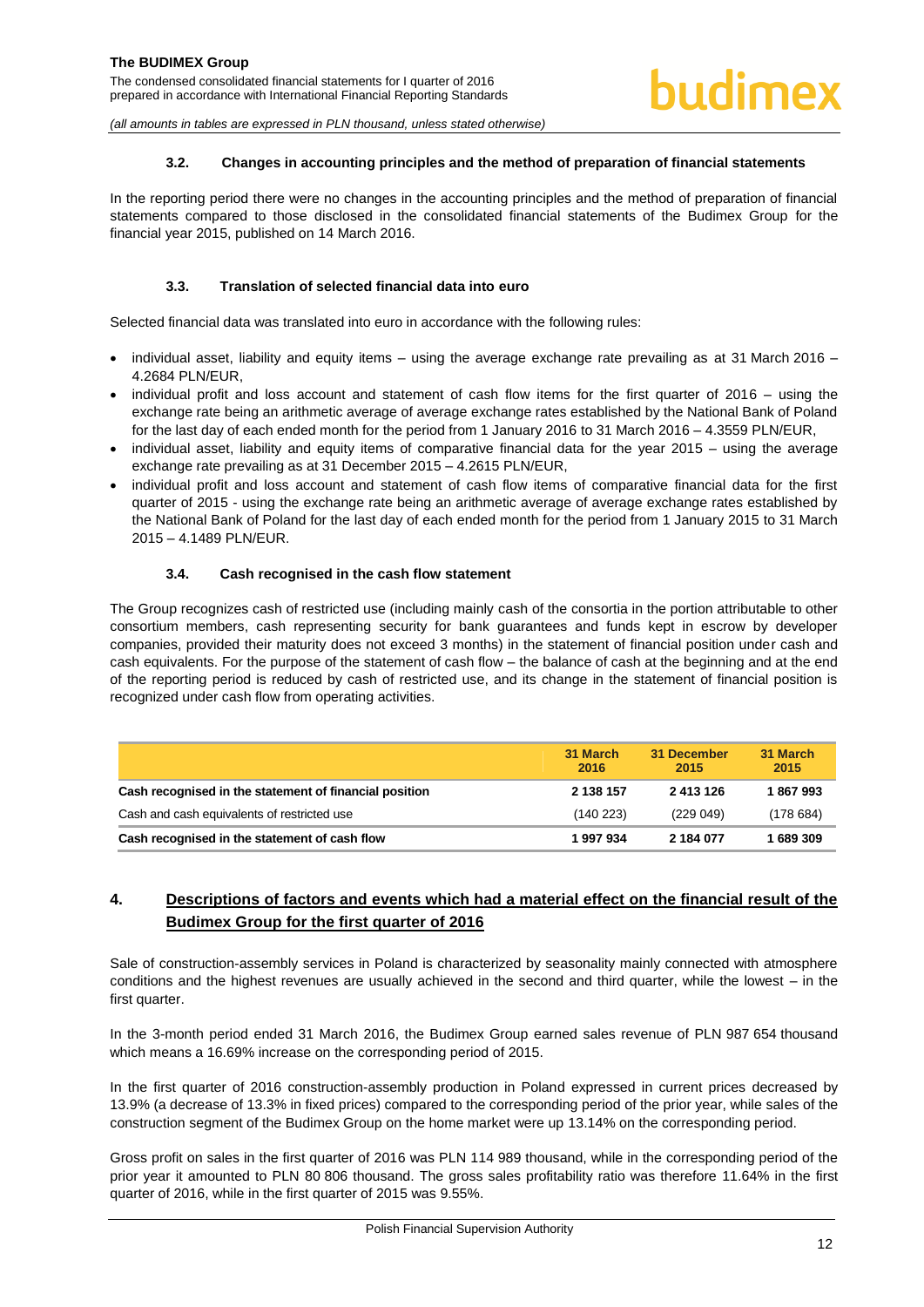In accordance with the accounting policies adopted, when budgeted contract costs exceed the entire expected contract revenue, Group companies create provisions for expected contract losses and recognize them under "Amounts due and payable to customers under construction contracts‖. As at 31 March 2016, the balance of the provision for contract losses amounted to PLN 641 608 thousand. In the first quarter of 2016, the balance of provision for contract losses increased by PLN 11 919 thousand.

The Budimex Group companies are required to issue a warranty for the construction services rendered. As at 31 March 2016 the provision for warranty amounted to PLN 231 404 thousand. In the 3-month period ended 31 March 2016 the balance of the provision for warranty increased by PLN 5 501 thousand.

Selling expenses decreased in the first quarter of 2016 by PLN 60 thousand compared to the corresponding period of the prior year, while administrative expenses were PLN 3 946 thousand higher than expenses incurred in the corresponding period of 2015. The share of selling and administrative expenses in total sales decreased from 6.24% in the first quarter of 2015 to 5.74% in the first quarter of the current year.

Other operating income for the first quarter of 2016 was PLN 21 571 thousand and comprised: gain on valuation of FX forward and FX option derivative instrument contracts (made with a view to limiting the FX risk on foreign currency construction contracts) in the amount of PLN 1 260 thousand, income from compensations and contractual penalties in the amount of PLN 10 320 thousand, reversal of provision for penalties in the amount of PLN 5 510 thousand and reversal of provisions for lawsuits in the amount of PLN 1 968 thousand. Reversed write-off for receivables due to repayment by debtors amounted to PLN 1 674 thousand. Additionally, in the period of three months of 2016 Group companies disposed of property, plant and equipment and reported a gain on sale of PLN 247 thousand. The net book value of the property, plant and equipment sold amounted to PLN 3 thousand.

Other operating expenses for the first quarter of 2016 amounted to PLN 16 945 thousand, of which PLN 9 546 thousand related to creation of write-off for receivables, PLN 5 280 thousand to compensations and contractual penalties paid out and PLN 1 159 thousand – to loss on realization of FX forward and FX option derivative instrument contracts.

The reported operating profit of the Group in the first quarter of 2016 was PLN 62 895 thousand, while in the first quarter of 2015 it amounted to PLN 46 674 thousand. The operating profit for the first quarter of 2016 represented 6.37% of sales revenue value, while for the corresponding period of the prior year – 5.51% of sales revenue.

In the 3-month period ended 31 March 2016 the Group generated a gain on finance activities in the amount of PLN 4 452 thousand while in the same period of the prior year – gain in the amount of PLN 3 284 thousand. Finance income in the first quarter of 2016 represented mainly interest of PLN 13 446 thousand, valuation of receivables from service concession agreement of PLN 724 thousand, reversal of discount of long-term receivables in the amount of PLN 191 thousand and gain on valuation of interest rate swap derivative instrument contracts (made with a view to limiting the interest risk) in the amount of PLN 92 thousand

Finance costs in the first quarter of 2016 represented, among others, interest costs of PLN 680 thousand, bank commissions on guarantees and loans of PLN 5 866 thousand paid by Group companies and costs from discount of long-term retention receivables and liabilities of PLN 2 456 thousand. During the first quarter of 2016 the Group incurred a loss on realization of interest rate swap derivative instrument in the amount of PLN 162 thousand. Surplus of negative exchange rate differences over positive differences in the amount of PLN 812 thousand was also recognized in the finance costs.

All valued derivative instrument contracts (presented both in the operating and financing activity) were classified as level 2 in the fair value hierarchy. During the 3 months ended 31 March 2016, there was no transfer between Level 1 and Level 2 of fair value measurements, and no transfer into and out of Level 3 of fair value measurement.

In the first quarter of 2016, the Group reported a gross profit of PLN 66 141 thousand, while in the corresponding period of the prior year – a gross profit of PLN 47 833 thousand.

Income tax for the 3-month period ended 31 March 2016 was PLN 14 224 thousand, of which:

- current tax was PLN 14 005 thousand,
- deferred tax in the amount of PLN 219 thousand.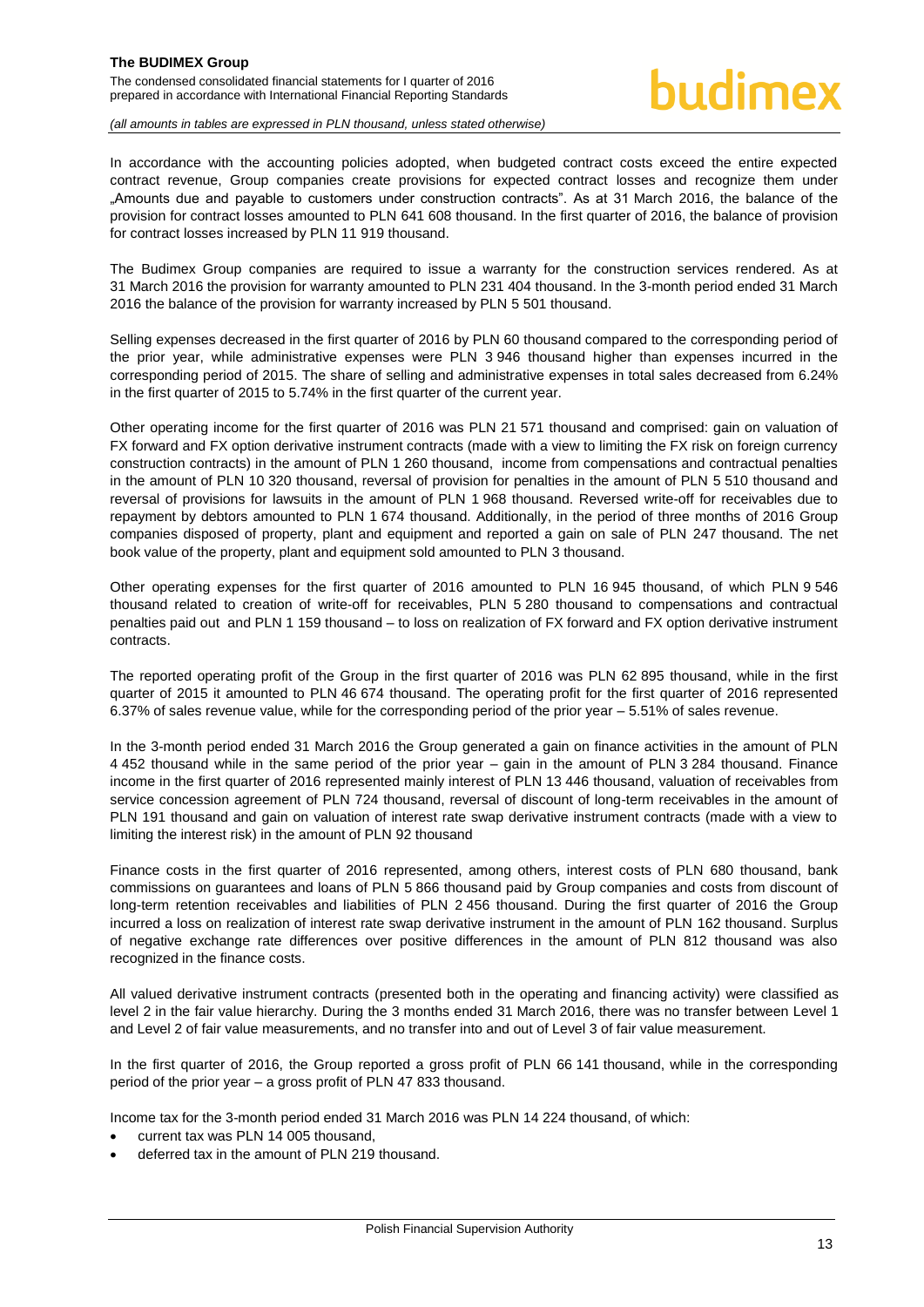### **The BUDIMEX Group**  The condensed consolidated financial statements for I quarter of 2016

prepared in accordance with International Financial Reporting Standards

# hudimex

*(all amounts in tables are expressed in PLN thousand, unless stated otherwise)*

As at 31 March 2016, the Group recognized a deferred tax asset in the amount of PLN 440 703 thousand, while as at 31 December 2015 – PLN 440 922 thousand. The reported statement of financial position items of deferred tax asset result mainly from a special method of settlement of construction contracts, under which the moment of recognition of costs as incurred and revenue as realized are different from the tax and accounting perspectives.

The net profit attributable to the shareholders of the Budimex SA for the first quarter of 2016 was PLN 51 542 thousand, while the net profit attributable to the shareholders of the Budimex SA for the corresponding period of 2015 was PLN 37 339 thousand.

The net profit attributable to non-controlling interest for the first quarter of 2016 amounted to PLN 375 thousand. In the corresponding period of 2015, the net profit attributable to non-controlling interest amounted to PLN 344 thousand.

In the first quarter of 2016, the Group purchased or started to lease property, plant and equipment, intangible assets and investment property with a total value of PLN 6 503 thousand, of which plant and machinery accounted for PLN 4 865 thousand.

# <span id="page-14-0"></span>**5. Operating segments**

For the management purposes the Group has been divided into segments based on the products and services offered. The Group operates in the following two operating segments:

- construction business
- developer and property management business.

Construction business covers rendering of widely understood construction-assembly services at home and abroad and is realised by the following Group companies:

- Budimex SA
- Mostostal Kraków SA
- Budimex Bau GmbH
- Budimex Budownictwo Sp. z o.o.
- Budimex Kolejnictwo SA

Developer and property management segment covers preparation of land for investment projects, realization of investment projects in the field of housing construction industry, flat disposal and rental and servicing property on own account. The following Group entities were included in this segment:

- Budimex Nieruchomości Sp. z o.o.
- SPV-BN 1 Sp. z o.o.
- Poznańskie Przedsiębiorstwo Inwestycyjne Sp. z o.o.
- Przedsiębiorstwo Budownictwa Mieszkaniowego Nadolnik Sp. z o.o. (until the merger with Budimex Nieruchomości Sp. z o.o. on 27 May 2015)
- Budimex SA in a part relating to developer business, as a result of merger with Budimex Inwestycje Sp. z o.o. on 13 August 2009

Segment performance is evaluated based on sales revenue, gross profit (loss) on sales, operating profit (loss) and net profit (loss) for the period.

Other business conducted does not meet the requirements of reportable segment. Included in other business are entities that mainly conduct production, service, trading activities or public-private partnerships.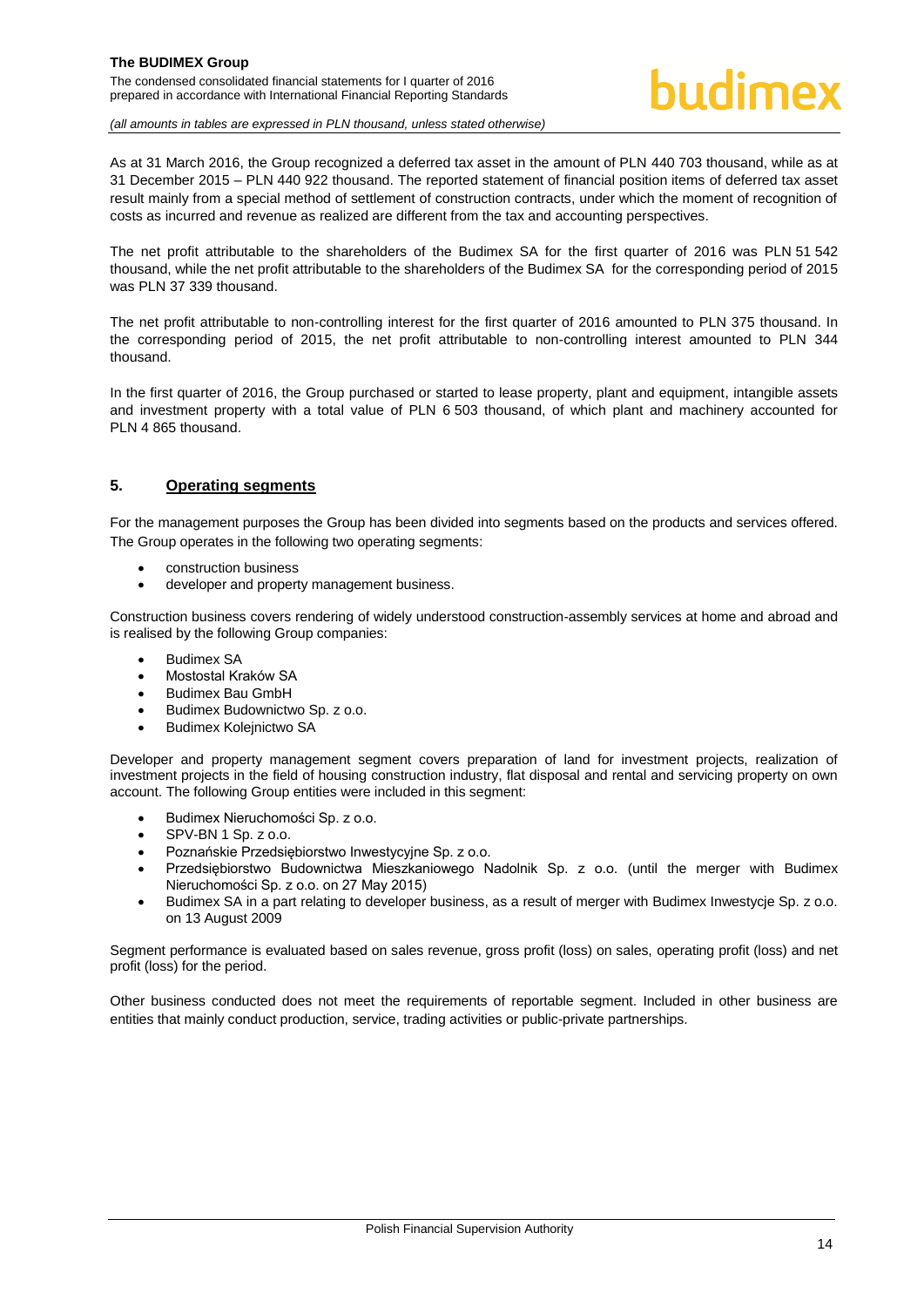*(all amounts in tables are expressed in PLN thousand, unless stated otherwise)*

#### The results of segments for the first quarter of 2016 are presented in the table below:

| <b>Segment name</b>                                                  | <b>Construction</b><br><b>business</b> | <b>Property</b><br>management<br>and developer<br><b>business</b> | <b>Other business</b> | <b>Consolidation</b><br>adjustments | <b>Consolidated</b><br>value |
|----------------------------------------------------------------------|----------------------------------------|-------------------------------------------------------------------|-----------------------|-------------------------------------|------------------------------|
| External sales                                                       | 861710                                 | 77 915                                                            | 48 0 29               |                                     | 987 654                      |
| Inter-segment sales                                                  | 68 203                                 | 288                                                               | 3701                  | (72192)                             |                              |
| Total sales of finished goods, goods<br>for resale and raw materials | 929 913                                | 78 203                                                            | 51 730                | (72192)                             | 987 654                      |
| Gross profit                                                         | 90 104                                 | 18769                                                             | 8528                  | (2412)                              | 114 989                      |
| Selling expenses                                                     | (2729)                                 | (3167)                                                            | (1135)                | 13                                  | (7018)                       |
| Administrative expenses                                              | (46211)                                | (4309)                                                            | (1471)                | 2 2 8 9                             | (49 702)                     |
| Other operating income, net                                          | 3058                                   | 24                                                                | 1 544                 |                                     | 4626                         |
| <b>Operating profit</b>                                              | 44 222                                 | 11 317                                                            | 7466                  | (110)                               | 62 895                       |
| Finance income/(costs), net                                          | 3978                                   | 1 200                                                             | (726)                 |                                     | 4 4 5 2                      |
| Shares in (losses) of equity accounted<br>subordinates               | (2)                                    | ۰                                                                 | (1 204)               |                                     | (1206)                       |
| Income tax expense                                                   | (10591)                                | (2400)                                                            | (1255)                | 22                                  | (14224)                      |
| Net profit for the period                                            | 37 607                                 | 10 117                                                            | 4 2 8 1               | (88)                                | 51 917                       |

The results of segments for the first quarter of 2015 are presented in the table below:

| <b>Segment name</b>                                                  | <b>Construction</b><br><b>business</b> | <b>Property</b><br>management<br>and developer<br><b>business</b> | <b>Other business</b> | <b>Consolidation</b><br>adjustments | <b>Consolidated</b><br>value |
|----------------------------------------------------------------------|----------------------------------------|-------------------------------------------------------------------|-----------------------|-------------------------------------|------------------------------|
| <b>External sales</b>                                                | 778 978                                | 33 916                                                            | 33 522                |                                     | 846 416                      |
| Inter-segment sales                                                  | 47480                                  | 312                                                               | 3 140                 | (50932)                             |                              |
| Total sales of finished goods, goods<br>for resale and raw materials | 826 458                                | 34 228                                                            | 36 662                | (50932)                             | 846 416                      |
| <b>Gross profit</b>                                                  | 72 693                                 | 8789                                                              | 4972                  | (5648)                              | 80 80 6                      |
| Selling expenses                                                     | (2570)                                 | (3531)                                                            | (984)                 | 7                                   | (7078)                       |
| Administrative expenses                                              | (43026)                                | (2518)                                                            | (1104)                | 892                                 | (45 756)                     |
| Other operating income, net                                          | 5636                                   | 11 863                                                            | 1 203                 |                                     | 18702                        |
| <b>Operating profit</b>                                              | 32733                                  | 14 603                                                            | 4 0 8 7               | (4749)                              | 46 674                       |
| Finance income, net                                                  | 1600                                   | 1675                                                              | 9                     |                                     | 3 2 8 4                      |
| Shares in (losses) of equity accounted<br>subordinates               | (2)                                    |                                                                   | (2 123)               |                                     | (2125)                       |
| Income tax expense                                                   | (7276)                                 | (3 121)                                                           | (654)                 | 901                                 | (10150)                      |
| Net profit for the period                                            | 27 055                                 | 13 157                                                            | 1 3 1 9               | (3848)                              | 37 683                       |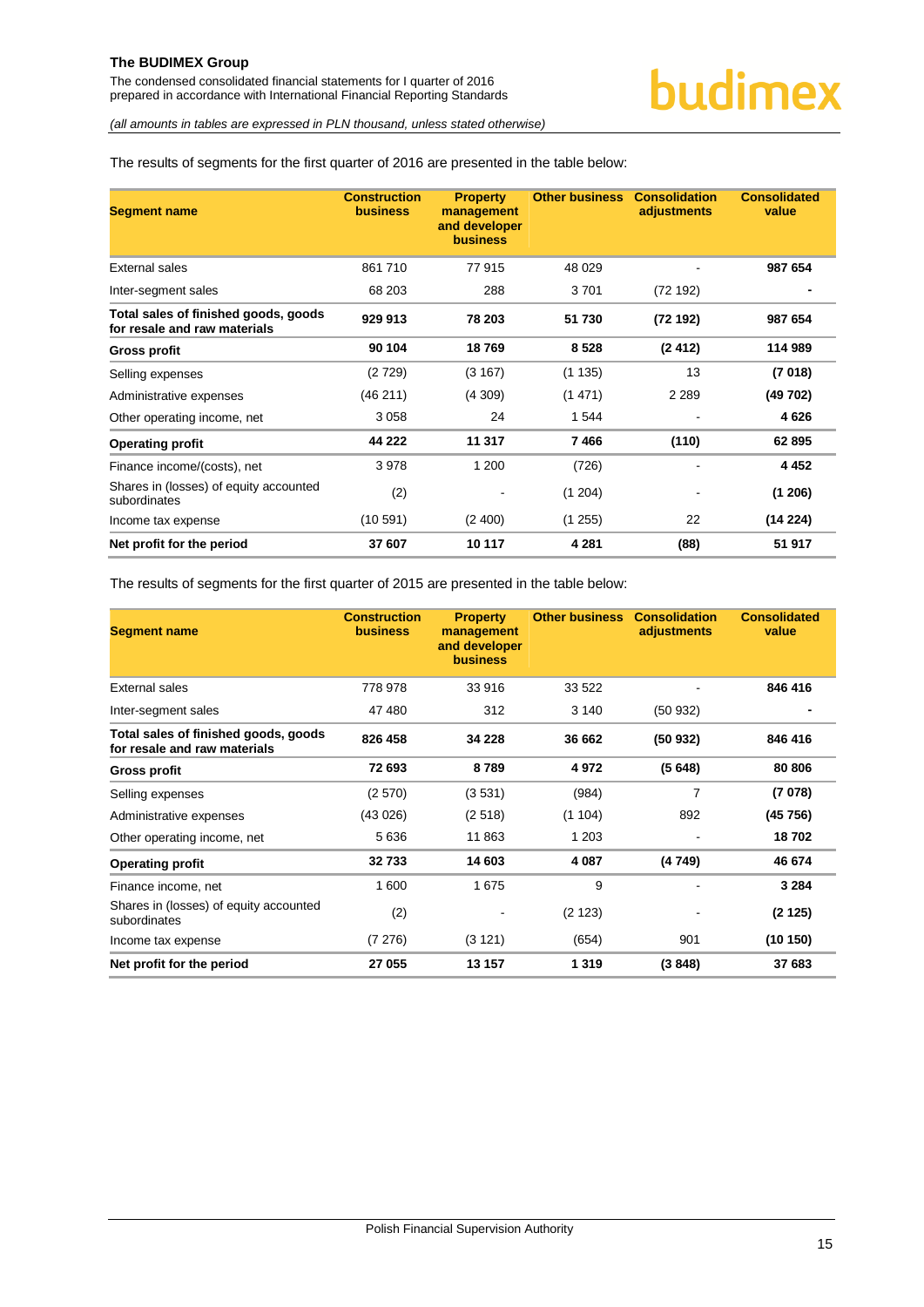### <span id="page-16-0"></span>**6. Related party transactions**

Transactions with related parties made in the first quarter of 2016 and in the first quarter of 2015 and unsettled balances of receivables and liabilities as at 31 March 2016 and 31 December 2015 are presented in the tables below:

|                                                             |               | <b>Receivables</b>       |               | <b>Liabilities</b>      |
|-------------------------------------------------------------|---------------|--------------------------|---------------|-------------------------|
|                                                             | 31 March 2016 | 31 December 2015         | 31 March 2016 | <b>31 December 2015</b> |
| Parent Company and related parties<br>(the Ferrovial Group) | 20 395        | 22 111                   | 104 850       | 100 925                 |
| Jointly-controlled entities                                 | 1 2 6 6       | 1 3 2 1                  | 653           | 882                     |
| Associates                                                  | 140           | 212                      | 793           | 1 2 3 6                 |
| Other related entities - non-consolidated<br>subsidiaries*  | 20            | 20                       | 702           | 746                     |
| Other related entities – other*                             | 11            | 3                        | ۰             |                         |
| Other related entities – through key<br>personnel*          |               | $\overline{\phantom{0}}$ | ۰             |                         |
| Total settlements with related parties                      | 21832         | 23 667                   | 106 998       | 103789                  |

|                                                             | Loans granted / acquired debt securities |                  | Loans taken out / issued debt securities |                  |  |
|-------------------------------------------------------------|------------------------------------------|------------------|------------------------------------------|------------------|--|
|                                                             | 31 March 2016                            | 31 December 2015 | 31 March 2016                            | 31 December 2015 |  |
| Parent Company and related parties<br>(the Ferrovial Group) |                                          |                  | 8 7 9 2                                  | 8760             |  |
| Jointly-controlled entities                                 |                                          |                  |                                          |                  |  |
| Associates                                                  | 6860                                     | 1 5 4 9          |                                          |                  |  |
| Other related entities - non-consolidated<br>subsidiaries*  |                                          |                  |                                          |                  |  |
| Other related entities - other*                             |                                          |                  |                                          |                  |  |
| Other related entities – through key<br>personnel*          |                                          |                  | $\blacksquare$                           |                  |  |
| Total settlements with related parties                      | 6860                                     | 1 549            | 8792                                     | 8760             |  |

|                                                             | Sales of finished goods and services |                          | <b>Purchase of finished goods and</b><br><b>services</b> |         |
|-------------------------------------------------------------|--------------------------------------|--------------------------|----------------------------------------------------------|---------|
|                                                             | 3-month period ended 31 March        |                          | 3-month period ended 31 March                            |         |
|                                                             | 2016                                 | 2015                     | 2016                                                     | 2015    |
| Parent Company and related parties<br>(the Ferrovial Group) | 2 1 1 2                              | 12 102                   | (12 220)                                                 | (14928) |
| Jointly-controlled entities                                 | 87                                   | 47                       | (89)                                                     |         |
| Associates                                                  | 170                                  | 294                      | (1217)                                                   | (1217)  |
| Other related entities – non-consolidated<br>subsidiaries*  | 60                                   | 66                       |                                                          | (2305)  |
| Other related entities - other*                             |                                      |                          |                                                          |         |
| Other related entities - through key personnel*             |                                      | $\overline{\phantom{a}}$ |                                                          |         |
| Total transactions with related parties                     | 2429                                 | 12 509                   | (13526)                                                  | (18450) |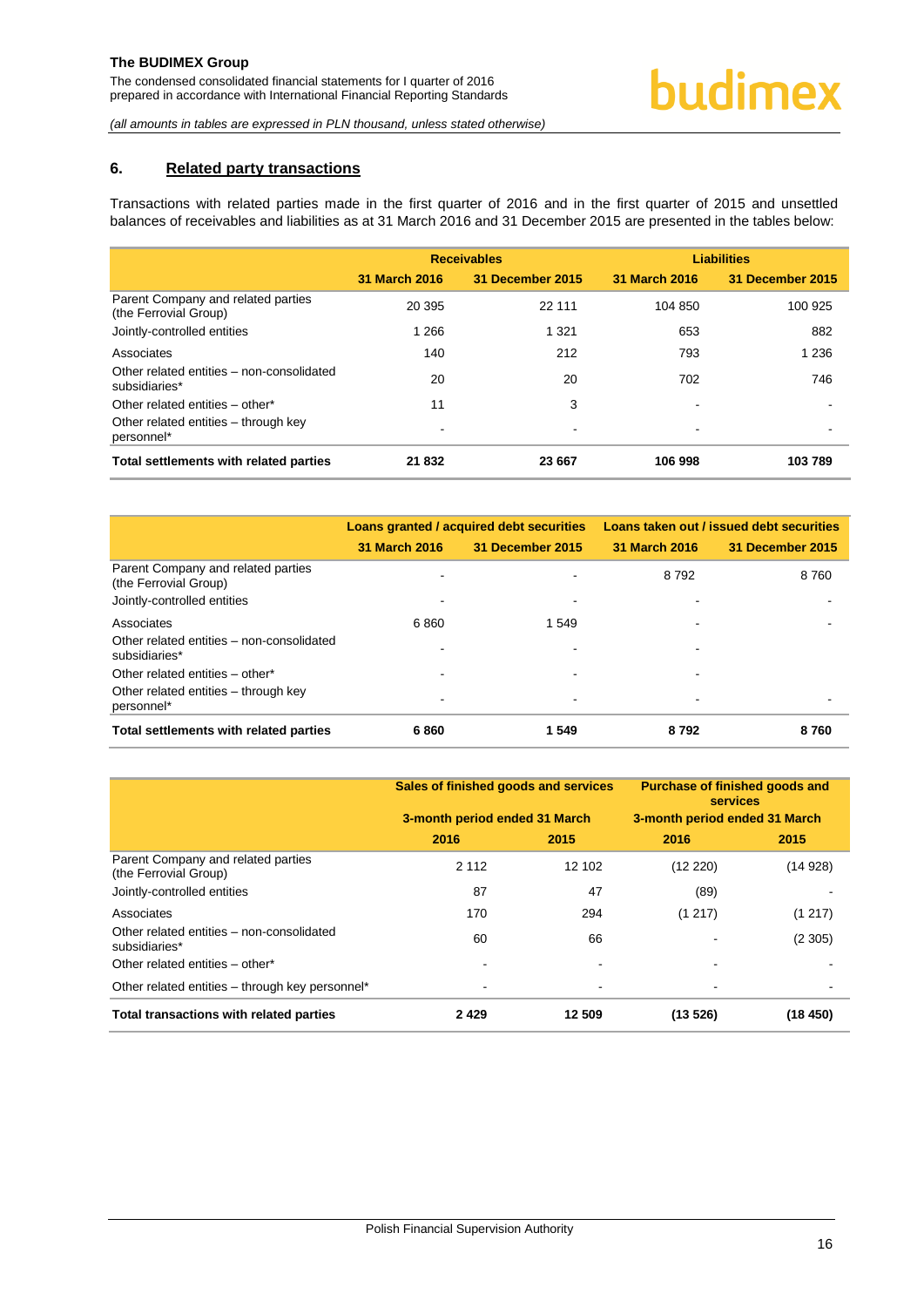The condensed consolidated financial statements for I quarter of 2016 prepared in accordance with International Financial Reporting Standards

# undimex

*(all amounts in tables are expressed in PLN thousand, unless stated otherwise)*

|                                                             | <b>Finance income</b><br>3-month period ended 31 March |      | <b>Finance costs</b><br>3-month period ended 31 March |       |
|-------------------------------------------------------------|--------------------------------------------------------|------|-------------------------------------------------------|-------|
|                                                             | 2016                                                   | 2015 | 2016                                                  | 2015  |
| Parent Company and related parties<br>(the Ferrovial Group) |                                                        |      | (18)                                                  | (138) |
| Jointly-controlled entities                                 |                                                        |      |                                                       |       |
| Associates                                                  | 57                                                     | 299  |                                                       |       |
| Other related entities - non-consolidated<br>subsidiaries*  |                                                        |      |                                                       |       |
| Other related entities - other*                             |                                                        |      |                                                       |       |
| Other related entities - through key personnel*             |                                                        |      |                                                       |       |
| <b>Total transactions with related parties</b>              | 57                                                     | 299  | (18)                                                  | (138) |

\*) Other related parties represent controlled or jointly controlled entities or entities, on which the key management person of the Parent Company or of the subsidiary of the Budimex Group or his close relative exercises significant influence, or has significant number of votes at the shareholders' meeting of this company.

Inter-Group transactions are made on an arm's length basis.

# <span id="page-17-0"></span>**7. Factors which will affect results achieved by the Group in a period covering at least the next quarter**

The main factors that may affect the financial situation of the Group at least in the next quarter include:

- instability on the financial markets,
- higher demand for subcontractors' services, which might have influence on quality and timeliness of the works performed,
- fluctuations of exchange rates, which have the impact on the sales revenue, operating costs and result of the valuation and realisation of derivative financial instrument contracts,
- price level of material and construction services affecting the amount of direct costs of realised contracts,
- intensification of actions aimed at recovery of overdue debts, which were provided for and strengthening the operational and financial control in respect of contracts realised,
- results of the pending legal proceedings, described in more detail in note 1[20](#page-19-3) to these consolidated financial statements,
- availability of qualified employees,
- level of competition in public tenders,
- legislative changes affecting the pace of spending of EU funds and the level of competitiveness of general contractors.

As at 31 March 2016 the backlog was PLN 9 098 399 thousand. The value of contracts signed between January and March 2016 was PLN 1 485 006 thousand. The number of pre-sold apartments in the period from January - March 2016 (without booking) is 317 units.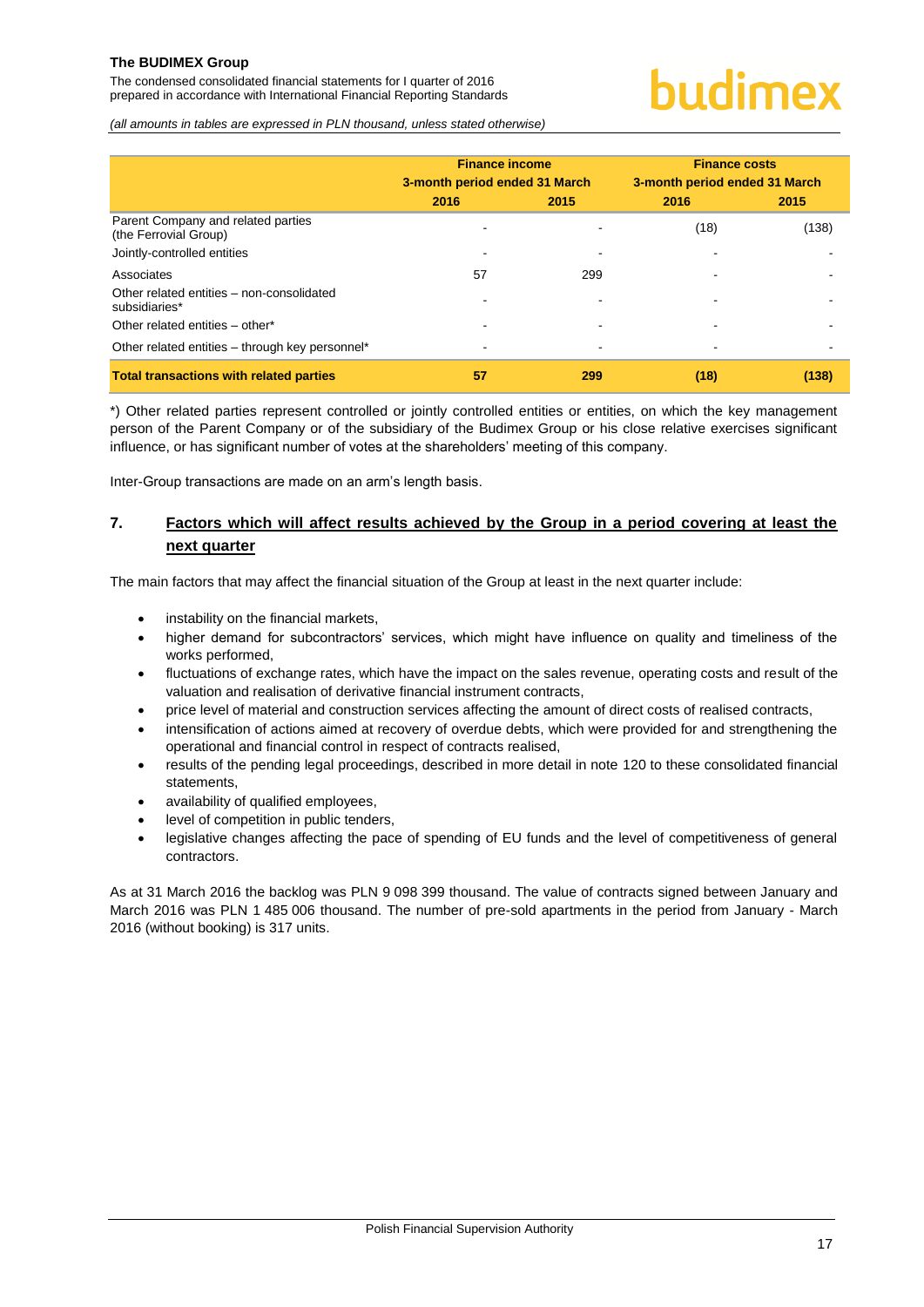#### <span id="page-18-0"></span>**8. The main events in the first quarter of 2016 and significant events after 31 March 2016**

In the first quarter of 2016 the Budimex Group companies were notified about the selection of their offer or entered into the following contracts, whose value exceeds 10% of the equity of Budimex SA:

#### *Significant contracts:*

| Date of the<br>first current<br>report | <b>Customer</b>                                                             | <b>Contract value</b>                     | <b>Description</b>                                                                                                                                                                                                                                                                                                                                                                                                                                                                                                                   |
|----------------------------------------|-----------------------------------------------------------------------------|-------------------------------------------|--------------------------------------------------------------------------------------------------------------------------------------------------------------------------------------------------------------------------------------------------------------------------------------------------------------------------------------------------------------------------------------------------------------------------------------------------------------------------------------------------------------------------------------|
| 19.01.2016                             | Generalna<br>Dyrekcja<br>Dróg<br>Krajowych i Autostrad Branch<br>in Rzeszów | 801 390<br>$(400695)^{*}$                 | The Consortium of Budimex SA (Consortium leader with<br>50% of shares) and Strabag sp. z o.o. (Consortium partner<br>with 50% of shares) signed an annex to the contract for<br>"Continuation of the construction of the A4 motorway at<br>the section Rzeszów (Eastern junction) - Jarosław<br>(Wierzbno<br>junction)<br>from<br>km<br>581+263.44<br>to<br>km 622+463.44". The annex increased the maximum value<br>of construction works from the net amount of PLN 625 903<br>thousand to the net amount of PLN 801 390 thousand. |
| 21.01.2016                             | Vistal Gdynia SA                                                            | 58 223                                    | Subcontract signed by the Budimex SA consortium<br>(consortium leader with 95% of shares) and Ferrovial<br>Agroman SA (consortium partner with 5% of shares) with<br>Vistal Gdynia SA for the construction of a load-carrying<br>structure for structure MS-4 as part the project:<br>"Construction of express road S7 at Miłomłyn – Olsztynek<br>section, Ostróda Północ - Ostróda Południe subsection<br>along the S7 road, and construction of the Ostróda ring<br>road along the national road No 16 (subsection "B")".          |
| 27.01.2016                             | Generalna<br>Dyrekcja<br>Dróg<br>Krajowych i Autostrad Branch<br>in Lublin  | 235 750                                   | Signature of the contract for the design and construction of<br>the S17 express road Warsaw (Zakret junction) – Garwolin<br>at the section of "Lubelska" junction (without the junction) –<br>Garwolin (start of the ring road), divided into three parts:<br>Part No 3: at the section from Kolbiel (end of the ring road)<br>to Garwolin (start of the ring road), from approx. km<br>27+900 to approx. km 40+915, with a length of approx.<br>13.015 km.                                                                          |
| 4.02.2016                              | Generalna<br>Dyrekcja<br>Dróg<br>Krajowych i Autostrad Branch<br>in Poznań  | 292 102                                   | Selection of the Budimex SA bid for the design and<br>construction of the S5 Poznan-Wrocław express road at<br>the Wronczyn-Kościan South section. The contract was<br>signed on 13 April 2016.                                                                                                                                                                                                                                                                                                                                      |
| 5.02.2016                              | Generalna Dyrekcja Dróg<br>Krajowych i Autostrad Branch<br>in Zielona Góra  | 153 224                                   | The Consortium of Budimex SA (Consortium leader with<br>95% share) and Ferrovial Agroman SA (partner with 5%<br>share) signed a contract for construction of the second<br>carriageway of express road S3 at Sulechów-Nowa Sól<br>section - third section from km 299+350 to km 316+640.                                                                                                                                                                                                                                             |
| 11.02.2016                             | Generalna Dyrekcja Dróg<br>Krajowych i Autostrad Branch<br>in Poznań        | 189 145                                   | Selection of the Budimex SA bid in the tender procedure<br>for the construction of the S5 Poznan-Wrocław express<br>road at the Radomicko-Kaczkowo section, stage II of the<br>Leszno Płd. (with junction) – Kaczkowo section.                                                                                                                                                                                                                                                                                                       |
| 4.03.2016                              | NP. 7 SA (SPV of NEXITY<br>Polska)                                          | 52 930 (total<br>value<br>of 2 contracts) | Budimex SA signed another contract within the last 12<br>months with NP. 7 SA (SPV of NEXITY Polska) for the<br>construction of SKYLIFE residential complex Stage 2 at ul.<br>Jana Kazimierza in Warsaw. This was a conditional<br>contract which will become effective on 21 April 2016.                                                                                                                                                                                                                                            |
| 9.03.2016                              | Hamon Polska sp. z o.o.                                                     | 82745                                     | Budimex SA signed a contract for the design and<br>construction of a cooling tower in the "turnkey" formula in<br>relation to the performance of the contract for the<br>construction of a new power unit at the Turów Power Plant<br>in Bogatynia.                                                                                                                                                                                                                                                                                  |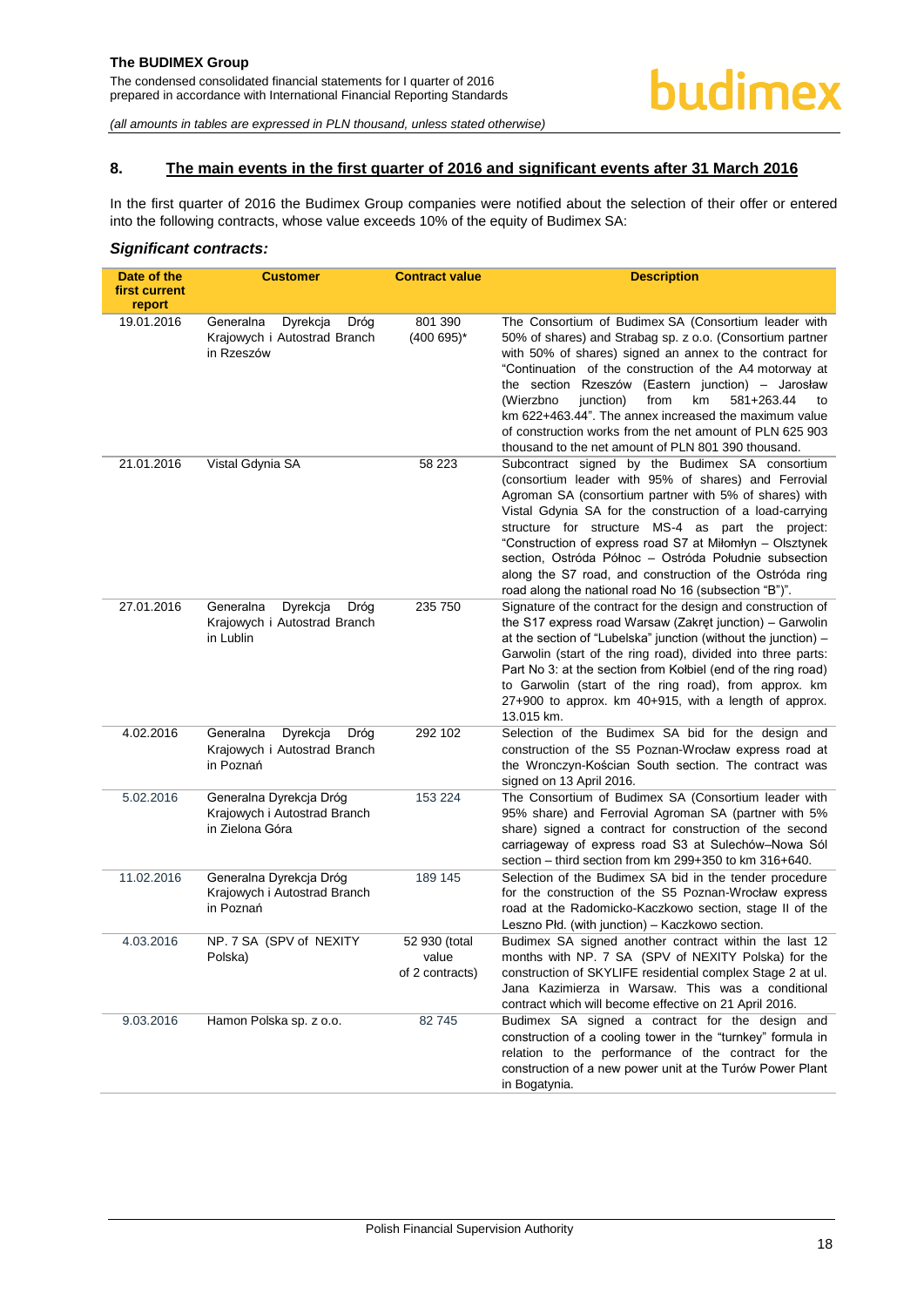*(all amounts in tables are expressed in PLN thousand, unless stated otherwise)*

| Date of the<br>first current<br>report | <b>Customer</b>                                                       | <b>Contract value</b>                                     | <b>Description</b>                                                                                                                                                                                                                                                                                                                                                                                                                                     |
|----------------------------------------|-----------------------------------------------------------------------|-----------------------------------------------------------|--------------------------------------------------------------------------------------------------------------------------------------------------------------------------------------------------------------------------------------------------------------------------------------------------------------------------------------------------------------------------------------------------------------------------------------------------------|
| 18.03.2016                             | Comarch SA                                                            | 69 704<br>(contract no. 1)<br>4 3 5 0<br>(contract no. 2) | Budimex SA signed two contracts : the first contract<br>concerns the construction of the SSE7 office building in<br>Kraków, with an underground garage, along with roads,<br>footpaths and parking places, landscaping features,<br>networks and systems. The second one concerns the<br>reconstruction and conversion of the manner of use of a<br>part of the Comarch SSE6 (Studio 1) office and retail<br>building, from warehousing to production. |
| 29.03.2016                             | Generalna Dyrekcja Dróg<br>Krajowych i Autostrad Branch<br>in Olsztyn | 742 291                                                   | Budimex SA signed a contract for construction of the S51<br>road from Olsztyn to Olsztynek at the section from Olsztyn-<br>Wschód to Olsztyn-Południe (formerly: Construction of the<br>Olsztyn ring road as part of the national road No $16$ –<br>Task No 2: from approx. km 10+000 to the end of the<br>prepared area on approx. km 24+701 (behind the Olsztyn-<br>Wschód junction)".                                                               |

\* share of the Budimex Group

#### *Other events:*

**On 26 April 2016** the Ordinary General Meeting of Budimex SA adopted a resolution on dividend payout. Pursuant to the resolution, net profit for the period from 1 January 2015 to 31 December 2015 in the amount of PLN 207 815 thousand has been allocated to the dividend payout in the amount of PLN 8.14 gross per share. The dividend payout will cover all Budimex SA shares, i.e. 25 530 098 shares. The dividend day is on 6 May 2016. The dividend will be paid on 24 May 2016.

#### <span id="page-19-0"></span>**9. Issue, redemption and repayment of debt and equity securities**

In the first quarter of 2016 Budimex SA and Group companies did not issue, redeem or repay debt or equity securities.

# <span id="page-19-1"></span>**10. The Management Board's position on the feasibility of results stated in the financial forecasts published earlier for the year in view of the financial results presented in the quarterly report in relation to the projected results**

Budimex SA did not publish any forecasts.

# <span id="page-19-2"></span>**11. Statement of ownership of shares of Budimex SA or rights to such shares (options) held by the managing or supervisory persons of Budimex SA as at the date of publication of this report together with indication of changes in the ownership in the I quarter of 2016**

As at the date of publication of the report members of the Management Board and Supervisory Board of Budimex SA held the following number of shares:

| Marcin Wegłowski  | (Management Board member)           | 2830 shares  |
|-------------------|-------------------------------------|--------------|
| Marek Michałowski | (chairman of the Supervisory Board) | 3 900 shares |

<span id="page-19-3"></span>Above mentioned members of the Management Board and Supervisory Board do not own share options of the company. As at the date of publication of this report other managing and supervisory persons of Budimex SA do not hold its shares or share options. There was no change in the status of ownership from the date of publication of the annual report for the year 2015, i.e. 14 March 2016.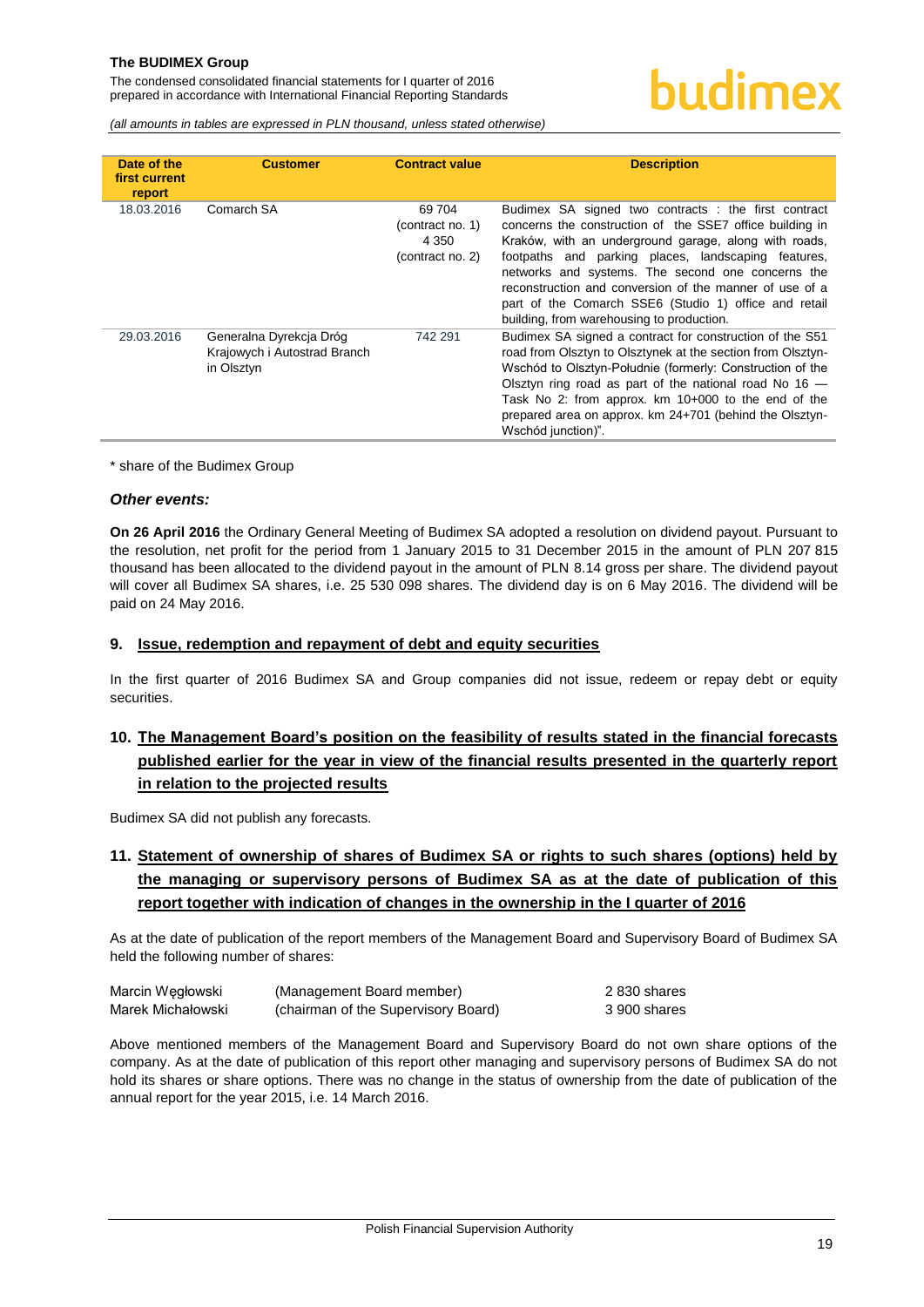# <span id="page-20-0"></span>**12. Proceedings pending as at 31 March 2016 before court, competent arbitration body or any public administration authority**

The total value of legal proceedings in progress in respect of liabilities and receivables as at 31 March 2016 was PLN 475 275 thousand and exceeded 10% of the equity of Budimex SA, which amounts to PLN 559 412 thousand. Excess of the value of proceedings against Group companies over proceedings relating to claims of Group companies amounted to PLN 109 373 thousand.

In accordance with information in the possession of Budimex SA, the total value of legal proceedings in progress in respect of liabilities of Budimex SA and its subsidiaries as at 31 March 2016 was PLN 292 324 thousand. These proceedings involve the Group companies' operating activity.

The proceedings in the highest value case are pending before the Court of Arbitration at the Polish Chamber of Commerce in Warsaw, which involve the Ferrovial Agroman SA consortium members: Budimex SA and Estudio Lamela S.L. (FBL Consortium) and Przedsiębiorstwo Państwowe "Porty Lotnicze" (PPL). The litigation is the result of PPL serving a notice rescinding the contract for the development and modernization of Terminal 2 of the Warsaw Frederic Chopin International Airport.

Initially, the proceedings related solely to the claim filed on 24 January 2008 by the FBL Consortium, in relation to bank guarantees realised by PPL groundlessly, which were given as a performance bond for a total amount of PLN 54 382 thousand. That case has been finally resolved by judgment of the Court of Appeal in Warsaw of 23 August 2012. The total value of the awarded claim and the amount of statutory interest for late payment was PLN 87 920 thousand (the amount attributable to Budimex SA was PLN 35 168 thousand, of which PLN 21 612 thousand as reimbursement of the performance bond). The court enforcement officer transferred that amount to the bank account of Budimex SA on 28 September 2012. After the cassation appeal of PPL was dismissed by the Supreme Court, the enforcement proceedings became final and PPL cannot submit any further claims against the FBL Consortium regarding reimbursement of the amounts adjudicated in the partial judgment.

In the course of the proceedings before the Court of Arbitration, PPL filed a counter-claim of a total amount of PLN 135 719 thousand, covering claims for the redress of damage, including lost benefits, return of unjust enrichment and liquidated damages. On 31 July and 26 October 2009 PPL filed to the Court of Arbitration further written statements of claim including extension of counter-claim, changing the original amount of counter-claim from PLN 135 719 thousand to PLN 280 894 thousand. As a result of subsequent procedural steps, in August 2012, PPL's claim was raised to PLN 298 892 thousand. According to the value of the shares set forth in the consortium agreement, the risk allocated to Budimex SA does not exceed the total of PLN 119 556 thousand.

According to Budimex SA, all the claims under the counter-suit are groundless. Consequently, on 21 October 2008, the FBL Consortium filed a response to the counter-claim, which contained a motion to dismiss the action in its entirety, together with the statement on the groundlessness of PPL's claims. The court has already heard all witnesses for the claimant and the counter-claimant with respect to the circumstances included in PPL's counterclaim. The evidence in the form of an expert opinion is the last to be considered with respect to this part of the dispute. This, however, may be done only after the court has completed the evidence proceedings concerning the claims of the claimant. The determinations made in the expert opinion concerning the claims of the FBL Consortium will affect the scope of claims of PPL and, consequently, the scope of evidence taken in order to prove them.

Regardless of PPL's counter-claim and in accordance with former announcements, on 27 February 2009 the Consortium FBL submitted a statement of claim including an extension of the main claim by the amount of PLN 216 458 thousand, covering: remuneration for the works performed, but not paid by Investor, remuneration for additional works, and reimbursement for the retained amounts and interest on late payments. Under the consortium contract, the share of Budimex SA in the claim amounts to PLN 86 583 thousand.

On 27 May 2010, the Court of Arbitration issued a decision under which the evidence from the expert's opinion regarding the evaluation of reasonableness of the PPL claims was accepted (except for any amounts sought at that stage). The expert appointed by the Court of Arbitration, Grupa BS Consulting, started to work at the end of 2010. There were several meetings with proxies of parties and the expert and there was an inspection of the airport objects with the participation of the aforementioned expert in March 2011. Technical opinion prepared by the expert, that was delivered to proxies of both parties on 29 July 2011, represented the result of his work. The parties submitted comments, remarks and detailed questions to the opinion prepared by the expert. Upon taking these into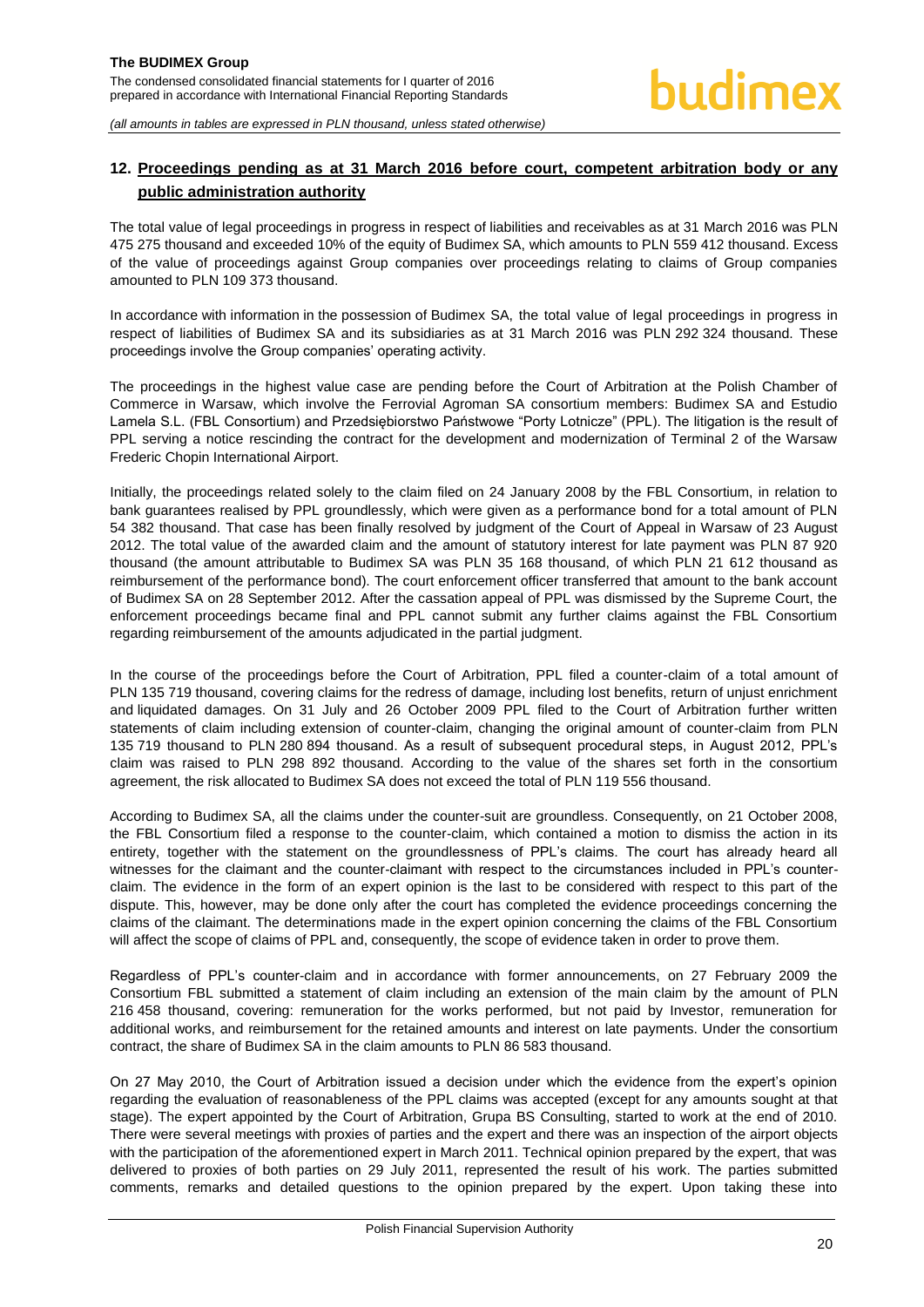consideration, the expert prepared his final supplementary opinion at the end of March 2012. The assessment presented in the opinion was favourable to the FBL Consortium as it, among other things, confirmed that the FBL Consortium was entitled to postpone the work completion deadline.

Due to completion by the expert of work on the assessment of the validity of PPL's claims, the Court ordered both parties to present final calculations of their claims, taking into account the expert's views expressed in the opinion. As a result, PPL extended the claim as stated above to PLN 298 892 thousand, and the value of the FBL Consortium's claim remained unchanged.

Pursuant to a decision of the Court of Arbitration dated 28 January 2013 and based on a site inspection performed in July 2013, the expert, i.e. Grupa BS Consulting was to draft an opinion on assessment on value of claims submitted by the FBL Consortium in the extended claim by the end of October 2013. Due to the fact that the expert opinion had not been prepared on time, at the hearing on 20 December 2013 the Court of Arbitration took the decision on the appointment of a new expert. In 2015, the final scope of the new expert's opinion was determined as well as the composition of a new team of experts who will be required to prepare the opinion within 5 months counting from the beginning of September 2015. In February 2016 years experts informed that the opinion was expected at the end of April 2016. According to the latest information from the experts the opinion is expected at the end of May or at the beginning of June 2016.

The Management Board is of the opinion that the final judgement of the Arbitration Court will be favourable to the FBL Consortium.

On 16 December 2010, Tomasz Ryskalok and Rafał Ryskalok, conducting business activity as a civil law partnership under the name Cerrys S.C., with its registered office in Wykroty, filed a lawsuit against Budimex SA for payment of a contractual penalty for delay in the removal of defects identified during the warranty period. The lawsuit concerns the construction of a concrete plant in line with the agreement concluded on 19 May 2003 with the value of the agreement amounting to PLN 4 189 thousand. The value of the subject matter of the lawsuit is PLN 90 000 thousand including contractual interest calculated from 19 October 2006 until the day of payment. In the opinion of Budimex SA, the claim constituting the subject matter of the argument is absolutely groundless and there is no basis, either formal or factual, for considering it (the deadline for submitting the claims in question expired, the limit concerning contractual penalties - i.e. up to 15 per cent of the value of the agreement - has not been taken into account, and the defect is not material). To date, there have been several hearings during which witnesses for the claimant and defendant were examined. Having heard the parties, on 19 December 2013, the Court issued a decision under which the evidence from the expert's opinion regarding the evaluation of reasonableness of the PPL claims was accepted. The inspection of the facility was carried out in June 2014. In October 2014, the court delivered the opinion of the construction expert. At the request of Budimex, the court ordered preparation of a supplementary opinion, to which the parties submitted comments. Despite oral explanations provided by expert during the course of court hearing in November 2015, a request was filed for another supplementary opinion. The court will present its standpoint in this matter at a hearing, which exact date has not been determined yet.

Another material in value legal proceedings relate to the claim filed on 5 March 2008 by Miejskie Wodociągi i Kanalizacja w Bydgoszczy Sp. z o.o. requesting that the amount of PLN 25 252 thousand be awarded jointly and severally against the consortium to which the Budimex SA and Budimex Dromex SA belonged. The claim relates to the replacement of contractor costs incurred by the investor when the consortium rescinded the contract. The share of the companies in the consortium was 90%, therefore the value of the claim for which Budimex SA is presently liable is PLN 22 727 thousand. The court ended examination of witnesses of both parties, and then heard the parties. On 6 February 2014, the court accepted evidence from the construction expert opinion with regard, inter alia, to: assessment of quality and value of works completed by the defendant, the scope and completeness of works to be performed as well as value of corrections. The expert drafted an opinion which the defendant considers to be in its favour. This assessment is confirmed by the actions of the claimant who submitted a request for appointment of a new expert. The court did not consider the request of the claimant in this matter and allowed to include in the court protocol only oral supplementary opinion of the expert, which was duly provided during the court hearing on 21 April 2015. The claimant filed another request for appointment of a new expert; this request was rejected by the court during the hearing in December 2015. At the same time, the court allowed preparation of a supplementary opinion, which is being drafted as at the report date.

As at the date of this report the final outcome of the remaining proceedings is not known.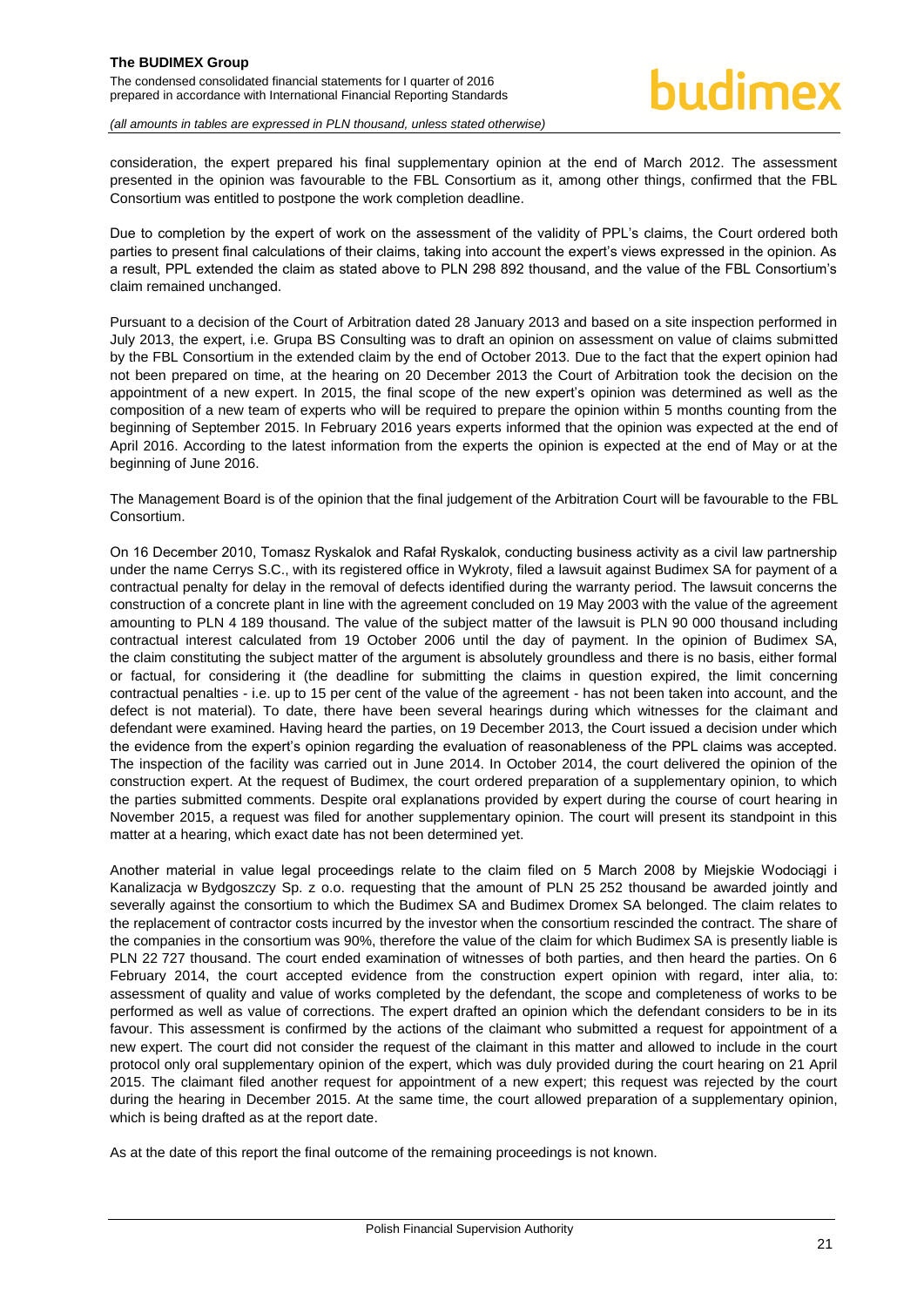# hudimex

*(all amounts in tables are expressed in PLN thousand, unless stated otherwise)*

The total value of legal proceedings pending in respect of claims of Budimex SA and its subsidiaries amounted to PLN 182 951 thousand as at 31 March 2016. The proceedings relate mainly to the recovery of overdue receivables from business partners and to additional claims in respect of the construction work performed. Apart from the case brought to court by the FBL Consortium against PPL, the value of no other proceedings concerning claims exceeds 10% of the shareholders' equity of Budimex SA. As at the date of this report, the final outcome of the proceedings is not known.

### <span id="page-22-0"></span>**13. Contingent assets and contingent liabilities**

|                                                | 31 March 2016 | 31 December 2015 |
|------------------------------------------------|---------------|------------------|
| <b>Contingent assets</b>                       |               |                  |
| From related parties, of which:                |               |                  |
| - quarantees and sureties received             |               |                  |
| - bills of exchange received as security       |               |                  |
| From related parties, total                    |               |                  |
| <b>From other entities</b>                     |               |                  |
| - guarantees and sureties received             | 382 637       | 348 558          |
| - bills of exchange received as security       | 13 183        | 5478             |
| From other entities, total                     | 395 820       | 354 036          |
| Other contingent assets                        | 1 3 5 0       | 1 3 5 0          |
| <b>Total contingent assets</b>                 | 397 170       | 355 386          |
| <b>Contingent liabilities</b>                  |               |                  |
| To related parties, of which:                  |               |                  |
| - guarantees and sureties issued               | 5 2 6 7       | 5 2 8 6          |
| - bills of exchange issued as performance bond |               |                  |
| To related parties, total                      | 5 2 6 7       | 5 2 8 6          |
| To other entities, of which:                   |               |                  |
| - guarantees and sureties issued               | 2 756 370     | 2722682          |
| - bills of exchange issued as performance bond | 1 7 4 7       | 2610             |
| To other entities, total                       | 2 758 117     | 2725292          |
| Other contingent liabilities                   | 133 554       | 133 554          |
| <b>Total contingent liabilities</b>            | 2896938       | 2864132          |
| <b>Total contingent items</b>                  | (2499768)     | (2508746)        |

Contingent assets represent guarantees issued by banks and other financial institutions to the companies of the Budimex Group as security for the potential claims the Group may file against its business partners in respect of the construction contracts in progress.

Contingent liabilities represent guarantees and sureties issued by banks to business partners of the Group as security for the potential claims they may be filed against the Group in respect of the construction contracts in progress. Banks are entitled to recourse the underlying claims to Group companies. Guarantees issued to the Group's customers represent an alternative, to the retentions held, method of securing potential claims of customers.

The bills of exchange issued represent a security for the settlement of liabilities towards the strategic suppliers of the Group, while the bills of exchange received and recognized under contingent assets represent security for the repayment by the Group customers of the amounts due to the Group.